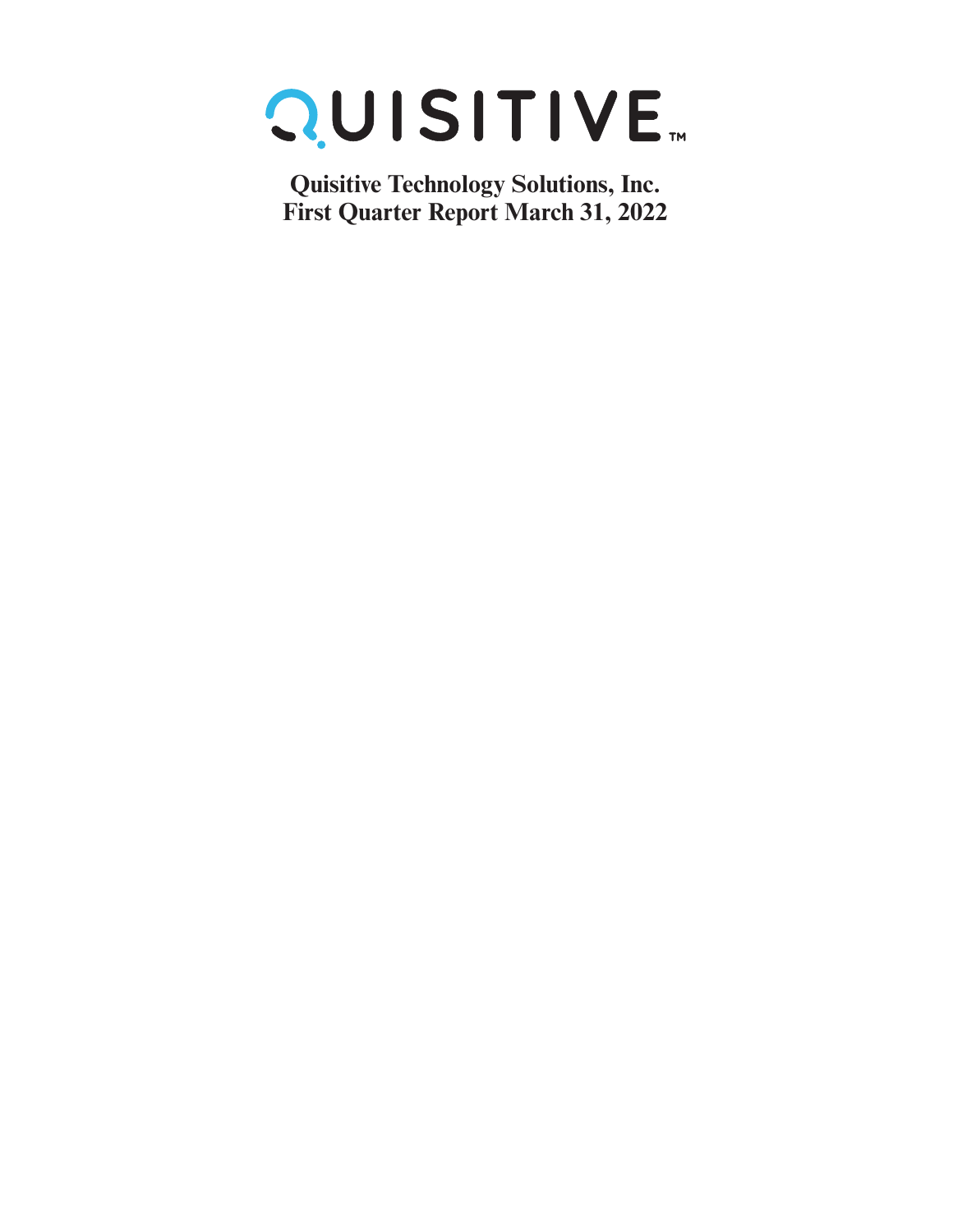This management discussion and analysis ("MD&A") of Quisitive Technology Solutions, Inc. (the "Corporation", "Quisitive", "we" or "us") for the quarter ended March 31, 2022, should be read in conjunction with the Corporation's unaudited condensed consolidated interim financial statements and the notes thereto for the quarter ended March 31, 2022 and the audited consolidated financial statements and the notes thereto for the years ended December 31, 2021 and 2020. We have prepared this MD&A with reference to National Instrument 51-102 "Continuous Disclosure Obligations" of the Canadian Securities Administrators. Our consolidated annual financial statements are prepared in accordance with International Financial Reporting Standards ("IFRS"). All amounts are expressed in thousands of United States dollars unless otherwise indicated.

*This MD&A is current as at May 25, 2022, and may include certain "forward-looking statements" and certain "forward-looking information" as defined under applicable Canadian securities laws. Forward-looking statements and information can generally be identified using forward-looking terminology such as "may", "will", "expect", "intend", "estimate", "anticipate", "believe", "continue", "plans" or similar terminology. Forward-looking statements and information are subject to various known and unknown risks and uncertainties, many of which are beyond the ability of the Corporation to control or predict, that may cause the Corporation's actual results, performance or achievements to be materially different from those expressed or implied thereby, and are developed based on assumptions about such risks, uncertainties and other factors set out herein. These statements include, but are not limited to, statements with respect to proposed activities, consolidation strategy and future expenditures. These statements address future events and conditions and, as such, involve known and unknown risks, uncertainties and other factors which may cause the actual results, performance or achievements to be materially different from any future results, performance or achievements expressed or implied by the statements. Such factors include, among others the limited history of operations, lack of profitability, availability of financing, the need for additional financing, the timing and amount of expenditures, ability to successfully execute on consolidation strategies, the failure to find economically viable acquisition targets, funding for internally developed technology solutions, client retention and attrition, client demands, reliance on key personnel, economic spending in the IT industry and technological changes in the IT industry. The Corporation undertakes no obligation to update forward-looking information except as required by applicable law. Such forward-looking information represents management's best judgment based on information currently available. No forward-looking statement can be guaranteed, and actual future results may vary materially. Accordingly, readers are advised not to place undue reliance on forward-looking statements or information. This MD&A also contains certain industry related non-GAAP and additional GAAP measures that management uses to evaluate performance of the Corporation. These non-GAAP and additional GAAP measures are not standardized, and the Corporation's calculation may differ from other issuers. See "Definitions — IFRS, Additional GAAP and Non-GAAP Measures".*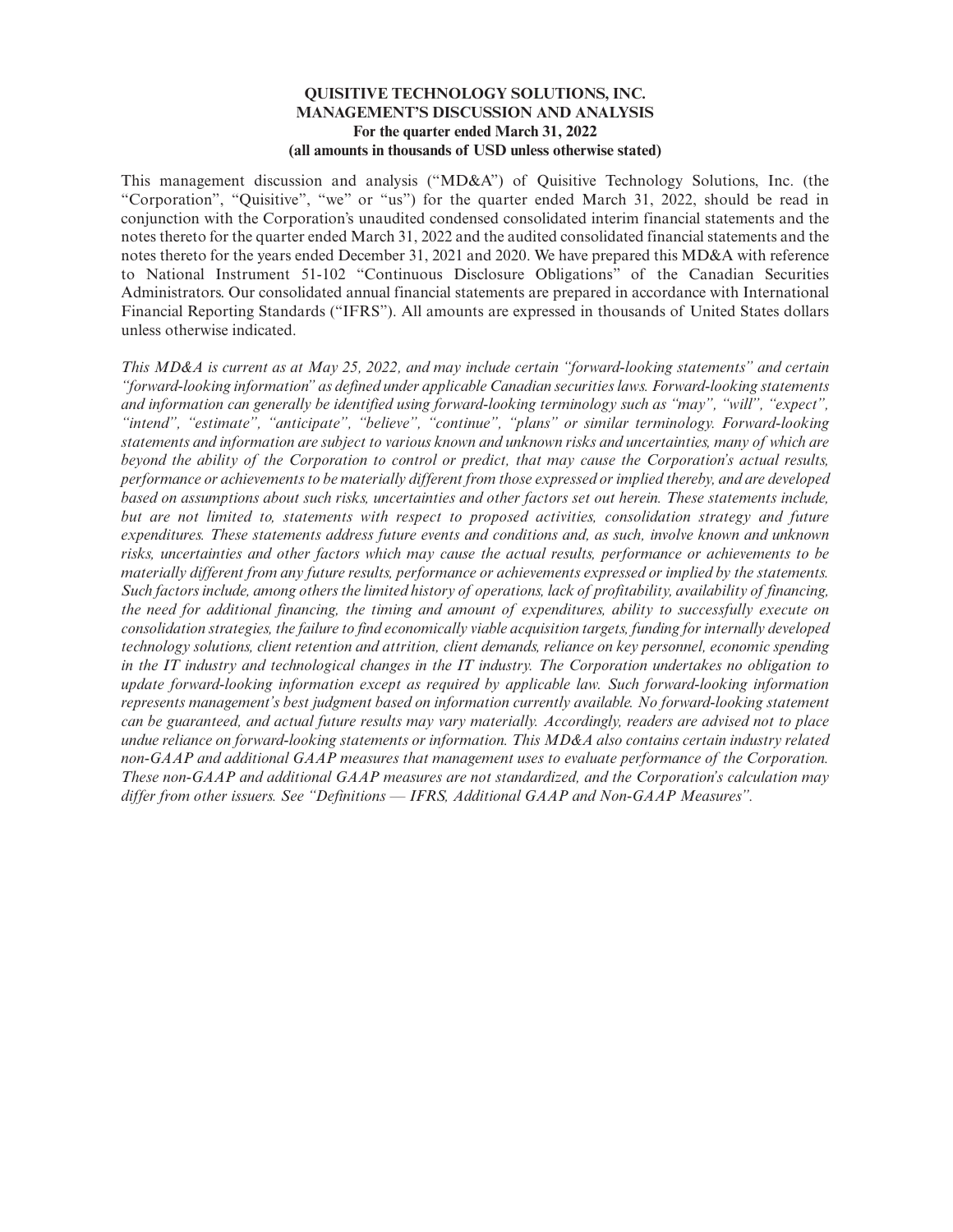### **OVERVIEW OF THE CORPORATION AND STRUCTURE**

#### **Business Overview**

### **General**

The Corporation is a premier global Microsoft partner that harnesses Microsoft cloud platforms and complementary technologies, including custom solutions and first-party offerings, to generate transformational impact for midsize and enterprise customers. As Microsoft has entered the public cloud space and expanded their market share, it has transformed the landscape for technology consulting organizations: increasingly, corporations are facing vendor fatigue and require a single technology solutions provider that can address technology needs across all cloud technologies and every segment of their business. The Corporation's Global Cloud Solutions segment has expanded to include services that help enterprises move, operate, and innovate in each of the three Microsoft clouds. Additionally, to accelerate impact for customers, Quisitive has developed first-party IP that applies established methodologies and proprietary solutions to customers' most pressing challenges. The Corporation's Global Payment Solutions segment is centered on its LedgerPay product suite and leverages the Microsoft Azure cloud to transform the payment processing industry, unlocking essential 1st party data and making it actionable to enable seamless consumer engagement and customer personalization at scale.

Even before the founding of Quisitive, Quisitive's CEO, Michael Reinhart, and the Quisitive extended leadership and management teams had over 25 years of experience in the Microsoft ecosystem. Quisitive's core foundation is the combination of the deep Microsoft technical expertise and ongoing relationship building with Microsoft as a core partner to build strong joint sales and marketing motions that enable significant lead generation. The Corporation's brand identity together with its senior executive relationships is considered a key pillar to the consolidation and scale partnership development.

To date, Quisitive has acquired five businesses in North America, four in the Global Cloud Solutions segment and one in the Global Payment Solutions segment. This has allowed the Corporation to grow sales capabilities, expand geographic presence, incorporate nearshore and offshore development centers, and facilitate expansion of product and services portfolio for its Global Cloud Solutions segment, and add over 7,000 merchants processing nearly \$4 billion in annual payment processing for its Global Payment Solutions segment. These acquired businesses provide the Corporation with a complementary suite of products and services capabilities, with the ability to cross-sell and connect its global customer base with a broad set cloud services and solutions.

# *Global Cloud Solutions Segment*

The Corporation's Global Cloud Solutions segment delivers technical cloud and business solutions to help customers achieve their business goals. Through an organic and inorganic growth strategy, Quisitive cloud solutions is on a mission to become the leading provider of Microsoft professional services globally. The Corporation harnesses the Microsoft platform and complementary technologies, including custom solutions and first-party offerings, to generate meaningful impact for midsize and enterprise customers. The Corporation's cloud solutions business focuses on helping enterprises move to, operate within, and innovate via modern development in the three Microsoft clouds (Azure, Microsoft 365 and Dynamics 365).

The Global Cloud Solutions segment includes technology services including those addressing infrastructure, data and analytics, security, digital workplace, application development, and business applications services that apply the benefits of technology to solve business needs and help customers meet their goals. As a complement to its cloud solutions services, the Corporation also develops IP and complete first-party business applications to better serve its customers and their business goals. Additionally, the Corporation provides on-going technology service and maintenance through its managed services offerings across security, infrastructure, and Dynamics, that expand on existing customer relationships and create streams of recurring revenue.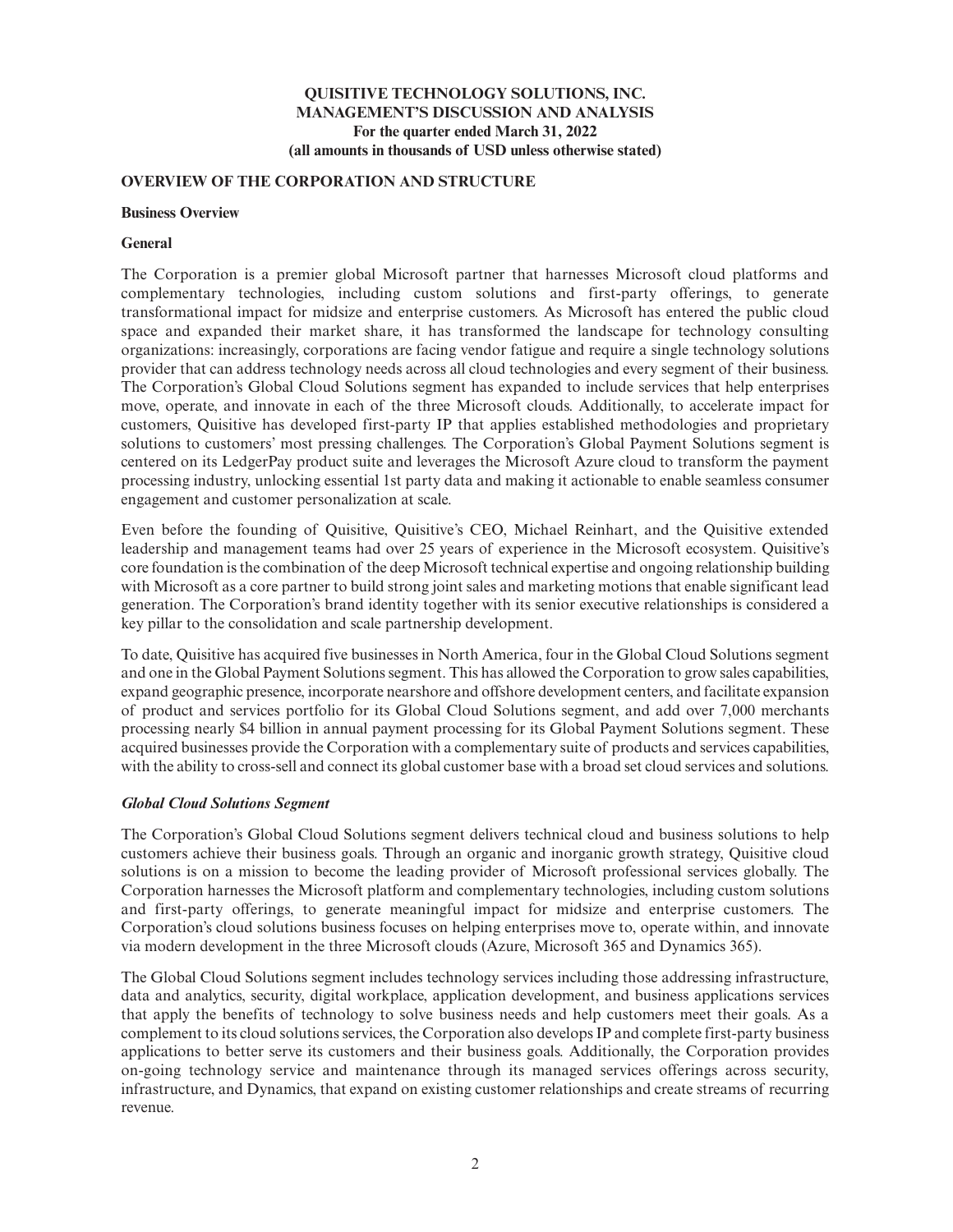Aligned to Microsoft's sales and marketing approach for enhanced synergies and increased demand generation, Quisitive goes to market with an industry approach that applies industry acumen with technical expertise to deliver solutions customized to address industry specific challenges.

The consulting organization that supports the Global Cloud Solutions segment is comprised of expert Microsoft technologists, business analysts, and project managers that deliver solutions aligned to business needs. Through acquisition, Quisitive has diversified its delivery model, now providing on-shore, off-shore, and near-shore delivery to combine technical expertise with varied delivery methods that fit customer needs and optimize revenue. With a long history and depth of knowledge in Microsoft products, as well as a commitment to continual learning and achievement of advanced specializations, the Corporation is positioned to provide high quality technical expertise to help achieve its customers' goals.

By committing to its strategic partnership with Microsoft, the Corporation has differentiated itself in the market. The strategic relationship with Microsoft enables aligned sales and marketing motions that drive revenue, but also has established Quisitive as a premier solution provider in the ecosystem, providing enhanced opportunities for acquisition of other Microsoft partners and a reputation as a talent destination for Microsoft technologists. These attributes combine to enable Quisitive to provide full-service technology solutions to meet enterprise customers' diverse needs as a best-in-class technology consulting organization.

## *Global Payment Solutions Segment*

The Corporation's Global Payment Solutions segment is comprised of two key business units: merchant payment processing services and payments intelligence. The payment processing business unit is enabled by the LedgerPay platform, which is an innovative cloud-based payment processing and payments intelligence platform that supports solutions that optimize a merchant's payment processing and consumer engagement operations. LedgerPay is efficient and scalable, and the only payment processing platform solution leveraging the Microsoft Azure cloud to deliver a full suite of acquiring, issuing, and processing services with unmatched speed, security, and access to customer's data. Quisitive's payments solutions business provides payment processing services to merchants directly and to merchants through integrated software vendors (ISV's) and independent sales organizations (ISOs). The Corporation's flagship product platform, LedgerPay, is a cloudbased data insights and payments intelligence suite that enables its second business unit, Payments Intelligence, that turns everyday transaction data into customer loyalty for merchants.

LedgerPay expects to generate revenue through payment processing, consumer data, consumer engagement and consumer activation transaction fees. LedgerPay's payments intelligence solution captures and analyzes rich data from every card-based transaction. The capture of first party consumer information during credit and debit transactions enables LedgerPay to uniquely share anonymized information about what that card holder purchased. This insight enables the delivery of personalized promotions based on an individual's historic buying behaviors and category preferences to shoppers at the point of purchase in real-time. By seamlessly integrating payments, real time transaction data, AI-based predictive analytics, and targeted push marketing operations in a single cloud-based solution, LedgerPay's payments intelligence service will have the potential to increase a merchant's customer engagement, loyalty, and revenue.

The acquisition of Bankcard on May 7, 2021 brings an established all-in-one merchant payment services provider to the merchant services segment with over \$3.78 billion of payment volume which increased 26% in 2021. BankCard has a seasoned payments industry management team, strong in-house sales team, deep risk management program and attractive recurring revenue model with card-not present volume representing approximately 70%. The acquisition of BankCard is expected to serve as a growth catalyst for Quisitive's LedgerPay payment processing with a focused strategy on migrating BankCard merchants to LedgerPay Payment Processing. See "General Development of the Business — Significant Acquisitions".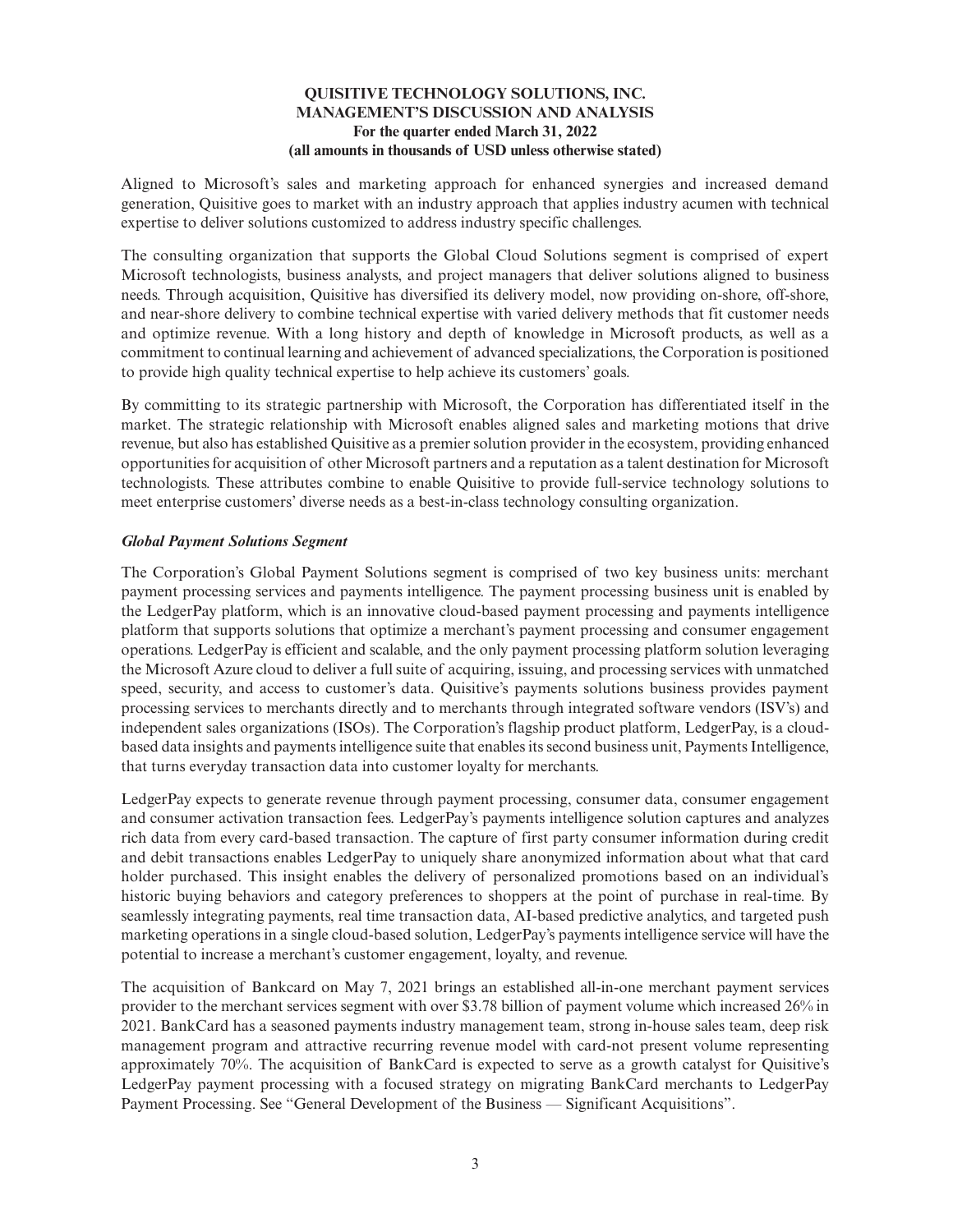#### **Structure**

As at March 31, 2022, the structure of the Corporation was as follows:

| <b>Entity name</b>                                                                                    | <b>Country</b> | Ownership<br>percentage at<br>March 31.<br>2022 | Ownership<br>percentage at<br>December 31,<br>2021 |
|-------------------------------------------------------------------------------------------------------|----------------|-------------------------------------------------|----------------------------------------------------|
|                                                                                                       |                | $\frac{0}{0}$                                   | $\frac{0}{0}$                                      |
|                                                                                                       | USA.           | 100                                             | 100                                                |
|                                                                                                       | USA.           | 100                                             | 100                                                |
|                                                                                                       | Canada         | 100                                             | 100                                                |
| LedgerPay, Inc. $\ldots \ldots \ldots \ldots \ldots \ldots \ldots \ldots \ldots \ldots \ldots \ldots$ | USA.           | 80                                              | 80                                                 |
|                                                                                                       | <b>USA</b>     | 100                                             | 100                                                |
| Menlo Software India Private Limited                                                                  | India          | 100                                             | 100                                                |
|                                                                                                       | USA.           | 100                                             | 100                                                |
|                                                                                                       | USA.           | 100                                             | 100                                                |
|                                                                                                       | <b>USA</b>     | 100                                             | 100                                                |
|                                                                                                       | <b>USA</b>     | 100                                             | 100                                                |
|                                                                                                       | USA.           | 100                                             | 100                                                |
|                                                                                                       | <b>USA</b>     | 100                                             | 100                                                |

The Corporation on October 28, 2021 resolved to amalgamate Fusion Agiltech Partners, Inc. The amalgamation has been completed and Fusion Agiltech Partners, Inc. capital is now the capital of Quisitive Technology Solutions, Inc.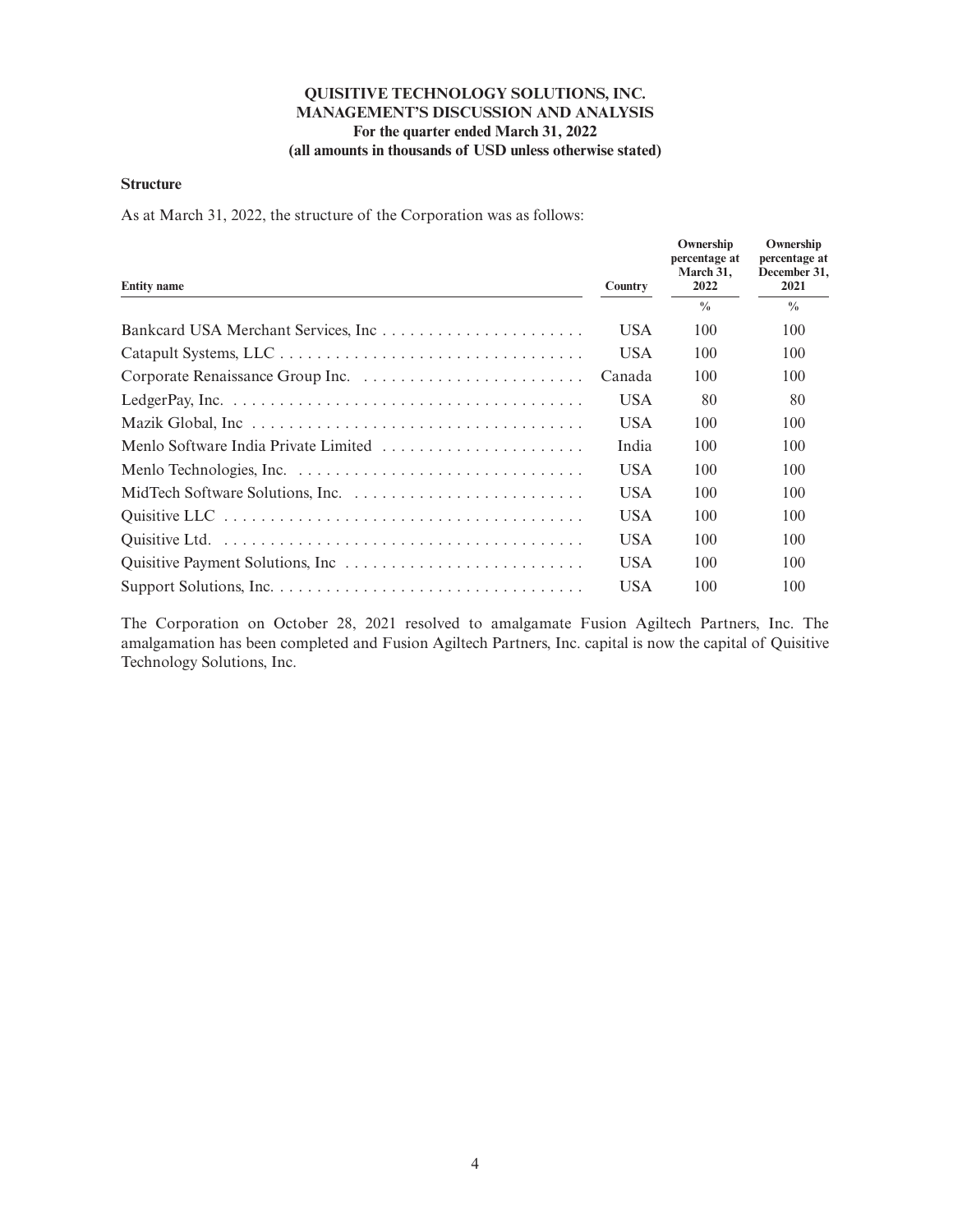#### **First quarter results**

The following table summarizes condensed results for the three months ending March 31, 2022 and 2021:

|                                                                            | Three Months Ended March 31, 2022 |           | Change        |               |
|----------------------------------------------------------------------------|-----------------------------------|-----------|---------------|---------------|
|                                                                            | 2022                              | 2021      | <b>Amount</b> | $\frac{0}{0}$ |
|                                                                            | \$44,928                          | \$12,628  | \$32,300      | 256%          |
|                                                                            | 27,020                            | 8,338     | 18,682        | 224%          |
|                                                                            | 17,908                            | 4,290     | 13,618        | 317%          |
| <b>Operating Expenses</b>                                                  |                                   |           |               |               |
|                                                                            | 3,513                             | 1,028     | 2,485         | 242%          |
|                                                                            | 8,013                             | 2,077     | 5,936         | 286%          |
| Development $\dots\dots\dots\dots\dots\dots\dots\dots\dots\dots\dots\dots$ | 100                               | 313       | (213)         | $-68%$        |
| Share-based compensation $\dots \dots \dots \dots \dots \dots$             | 422                               | 389       | 33            | 8%            |
|                                                                            | 963                               | 279       | 684           | 245%          |
|                                                                            |                                   | 19        | (19)          | $-100%$       |
|                                                                            | 4,270                             | 878       | 3.392         | 386%          |
|                                                                            | 72                                |           | 72            | $100\%$       |
| Acquisition Related Compensation                                           | 765                               |           | 765           | 100%          |
|                                                                            | 512                               | 253       | 259           | $102\%$       |
|                                                                            | 310                               | 278       | 32            | $12\%$        |
| Acquisition-related, transaction and other expenses                        | 362                               | 456       | (94)          | $-21\%$       |
|                                                                            | (1.394)                           | (1,680)   | 286           | $-17%$        |
| Income tax expense — current $\dots \dots \dots \dots \dots$               | 1,237                             | 430       | 807           | 188%          |
| Deferred income tax expense (recovery) $\dots \dots$                       | (1,181)                           | (161)     | (1,020)       | 634%          |
|                                                                            | \$(1,450)                         | \$(1,949) | \$<br>499     | $-26%$        |

The following table summarizes results for the three months ended March 31, 2022 and 2021 on a segmented basis:

|                                                 |                                         |                                              |                     | Three months ended                      |                                       |                     |
|-------------------------------------------------|-----------------------------------------|----------------------------------------------|---------------------|-----------------------------------------|---------------------------------------|---------------------|
|                                                 | March 31, 2022                          |                                              |                     |                                         | March 31, 2021                        |                     |
|                                                 | <b>Global Cloud</b><br><b>Solutions</b> | Global<br><b>Payment</b><br><b>Solutions</b> | <b>Consolidated</b> | <b>Global Cloud</b><br><b>Solutions</b> | Global<br>Payment<br><b>Solutions</b> | <b>Consolidated</b> |
| Revenue                                         | \$33,751                                | \$11,177                                     | \$44,928            | \$12,245                                | \$383                                 | \$12,628            |
| Expenses                                        | 29,277                                  | 9,230                                        | 38,507              | 11,454                                  | 8                                     | 11,462              |
| <b>EBITDA</b> (Adjusted) $\ldots \ldots \ldots$ | 4,474                                   | 1,947                                        | 6,421               | 791                                     | 375                                   | 1,166               |
| All Other Expenses                              |                                         |                                              | 7,871               |                                         |                                       | 3,115               |
| <b>Net loss</b><br>.                            |                                         |                                              | \$(1,450)           |                                         |                                       | \$(1,949)           |

**Revenue** increased \$32,300, or 256%, to \$44,928 for the three months ended March 31, 2022 from \$12,628 for the three months ended March 31, 2021. The growth in the Corporation's revenues is due to both revenue from 2021 acquisitions and organic revenue growth within the Global Cloud Solutions segment. Revenue for the three months ended March 31, 2022 includes additions from the 2021 fiscal year acquisitions of Mazik, BankCard and Catapult.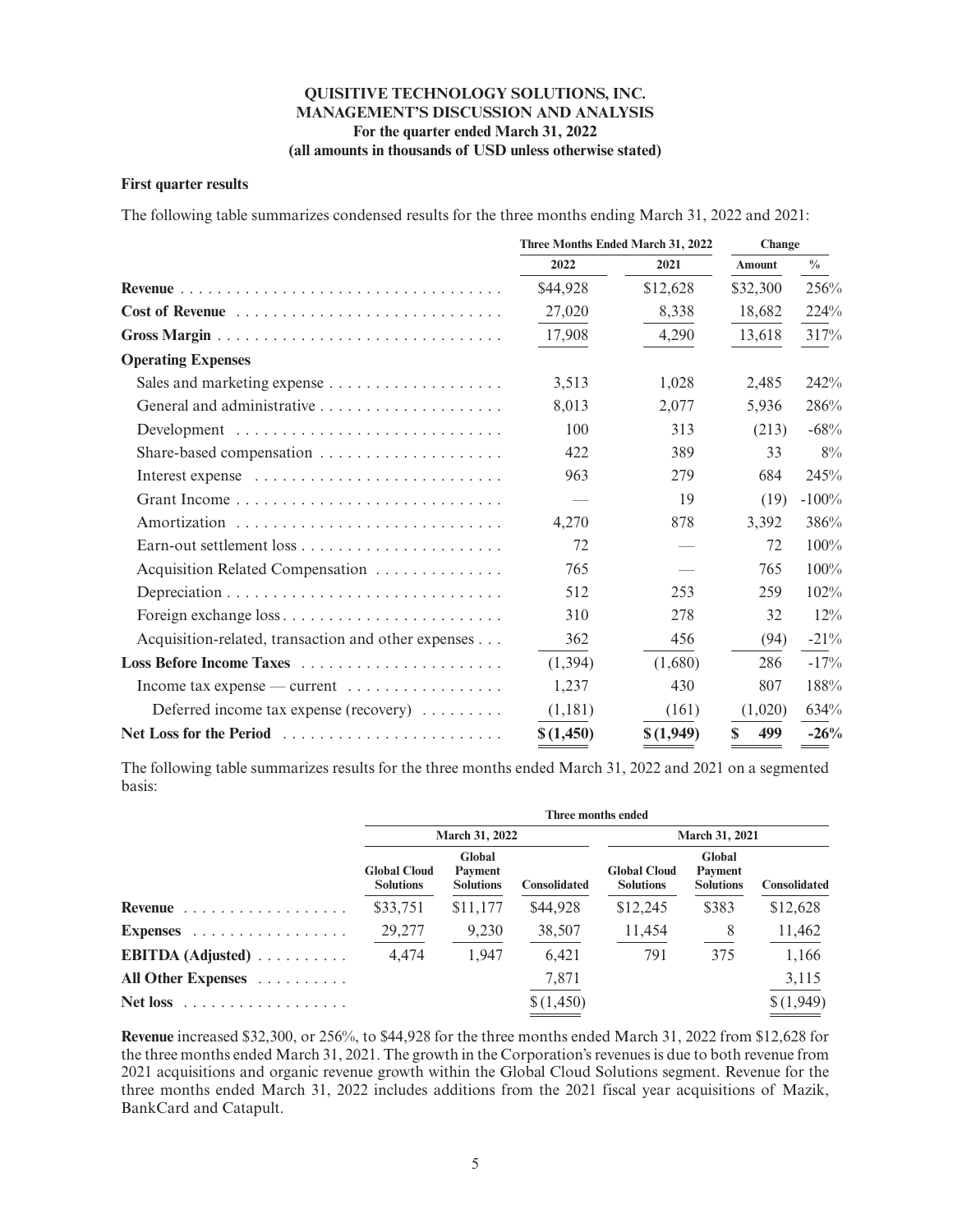Revenue within the Global Cloud Solutions segment increased \$21,506, or 176%, to \$33,751 for the quarter months ended March 31, 2022 from \$12,245 for the three months ended March 31, 2021. The increase was driven by the acquisitions of Mazik and Catapult, completed in the 2021 fiscal year and to the organic growth of the segment from increased knowledge of client's business and through cross-selling across the Company.

Revenue within the Global Payment Solutions segment increased significantly to \$11,177 for the quarter ended March 31, 2022 from \$383 for the quarter ended March 31, 2021. Substantially all of the increase in revenue in this segment was driven by the acquisition of BankCard.

**Cost of revenue** is comprised of salaries and other personnel related costs, direct subcontractor and other costs associated with delivering the services in the Global Cloud Solutions segment. Cost of revenue in the Global Payment Solutions segment is primarily comprised of residuals payments to sales staff and independent sales agents of the business. Cost of revenue increased \$18,682, or 224%, to \$27,020 for the quarter ended March 31, 2022 compared to \$8,338 for the quarter ended March 31, 2021. The increase in cost of revenue is driven by the acquisition of Mazik and Catapult for cloud solutions and the BankCard related residuals payments of payment processing services. Gross margin as a percentage of revenue increased to 40% for the quarter ended March 31, 2022 from 34% for the quarter ended March 31, 2021.

There were increases in margins in Global Cloud Solutions in the first quarter of 2022 compared to the first quarter of 2021 due to increased professional services and product SaaS sales, which have higher margins in Cloud Solution Provider ("CSP") recurring revenues, which have lower gross profit margins but require minimal selling and general administration expenses to deliver, represented a smaller percentage of total margins. With regard to the Global Payment Solutions reporting segment, the Corporation invested in additional salespeople as it prepares for organic growth in 2022 and beyond. Sales resources associated with the Corporation's merchant services is recorded as a cost of revenue expense.

**Operating expense** is comprised of salaries, commissions, other personnel related costs, facilities, bad debt expenses, travel expenses, advertising programs, investor relations and other promotional activities associated with administrating the Corporation and selling and marketing its services.

#### Sales and marketing expense

The following table summarizes sales and marketing expenses for the quarter ended March 31, 2022 and 2021:

| <b>Ouarter</b><br><b>Ended</b><br>March 31. |      |
|---------------------------------------------|------|
| 2022                                        | 2021 |
|                                             |      |
| $8\%$                                       | 8%   |

Sales and marketing expense consist primarily of salary and personnel related costs including commissions. Additional expenses include digital marketing campaigns, marketing events, travel and efforts on proof of concept. Sales and marketing expense in the first quarter of 2022 versus the first quarter of 2021 remained consistent as a percentage of revenues. The overall increase in sales and marketing expense in 2022 compared to 2021 is primarily due to the additions of Mazik, and Catapult sales and marketing expenses and the marketing expenses of BankCard.

# General and administrative expense

The following table summarizes General and administrative expense for the quarter ended March 31, 2022 and 2021: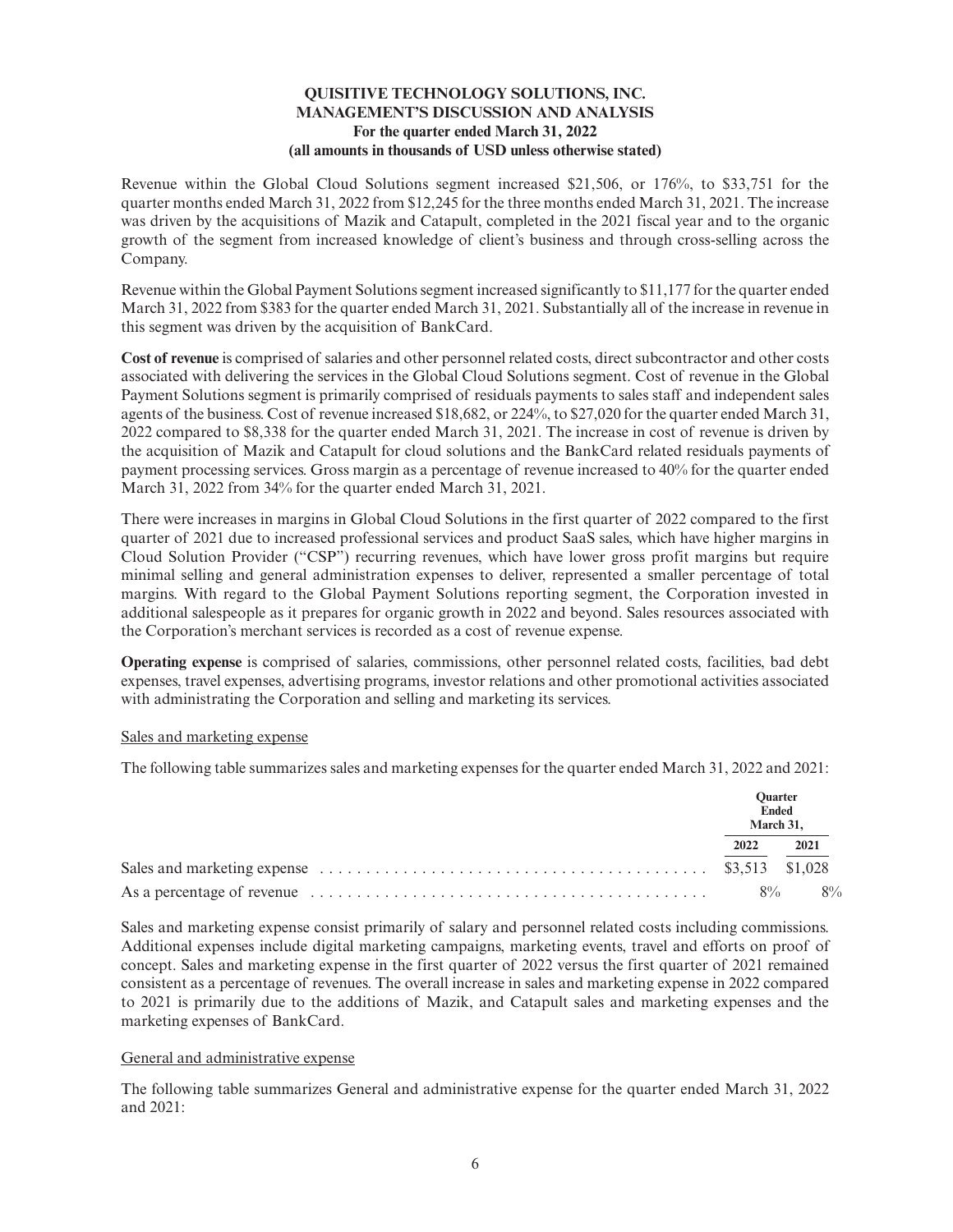|                                                                                                                            | Ended  | <b>Three Months</b><br>March 31. |
|----------------------------------------------------------------------------------------------------------------------------|--------|----------------------------------|
|                                                                                                                            | 2022   | 2021                             |
| General and administrative expense $\ldots \ldots \ldots \ldots \ldots \ldots \ldots \ldots \ldots \ldots$ \$8,013 \$2,077 |        |                                  |
| As a percentage of revenue $\dots \dots \dots \dots \dots \dots \dots \dots \dots \dots \dots \dots \dots \dots$           | $18\%$ | 16%                              |

General and administrative expense consist primarily of salary and personnel related costs. Additional expenses include professional fees, insurance, bad debt, occupancy costs and other office related expenses. General and administrative costs were \$8,013 in the first quarter of 2022 compared to \$2,077 in the first quarter of 2021. The increase in 2022 over the prior year is primarily due to the additions of Mazik, BankCard and Catapult general and administrative expense. The remainder of the increase was driven by the additional administrative employee burden to manage the increased headcount in the Corporation and increased insurance and professional fees associated with the growth of the Corporation.

Amortization is attributable to intangible assets, including Microsoft relationship, customer agreements and relationships, brand and software acquired in the Quisitive LLC, CRG, Menlo, Mazik, BankCard and Catapult transactions as well as website and capitalized software development costs. Intangibles assets with a finite life are amortized to income over their useful life. Amortization has increased in 2022 to \$3,915 for the quarter ended March 31, 2022 compared to \$878 for the quarter ended March 31, 2021 due to the additional amortization associated with the intangible assets recognized in the Mazik, BankCard and Catapult acquisitions.

Interest expense for the quarter ended March 31, 2022 was \$963 compared to \$279 for the quarter ended March 31, 2021.

Share-based compensation is the value ascribed to the granting of stock incentives to employees and directors of the Corporation. Share-based compensation for the quarter ended March 31, 2022 was \$422 compared with \$389 for the quarter ended March 31, 2021.

Depreciation expense for the quarter ended March 31, 2022 was \$512 compared to \$253 for the quarter ended March 31, 2021. The increase in 2022 is primarily due to additional depreciation on property and equipment added through the aforementioned acquisitions and also increased office lease right of use expense for acquired office locations.

Acquisition-related, transaction and other expenses include all one-off expenses associated with ongoing transaction and acquisition activity. They are comprised of legal, accounting, valuation, taxation and other consulting expenses incurred directly related to corporate transactions including acquisitions. Transaction related expenses for the quarter ended March 31, 2022 were \$362, a decrease from \$456 for the quarter ended March 31, 2021. Acquisition and transaction costs in 2022 included costs incurred during the Catapult acquisition. The Corporation continues to pursue its acquisition strategy and will continue to incur acquisition-related transaction costs.

Earnout settlement losses for the quarter ended March 31, 2022 of \$72 (March 31, 2021, \$0) were incurred in relation to the revaluation of contingent consideration to reflect current expectations.

Acquisition-related compensation of \$525 related to Mazik post-compensation and \$240 related to Catapult post-acquisition retention were incurred in the three months ended March 31, 2022 to reflect the current expectation of earn-out obligations classified as compensation rather than purchase consideration.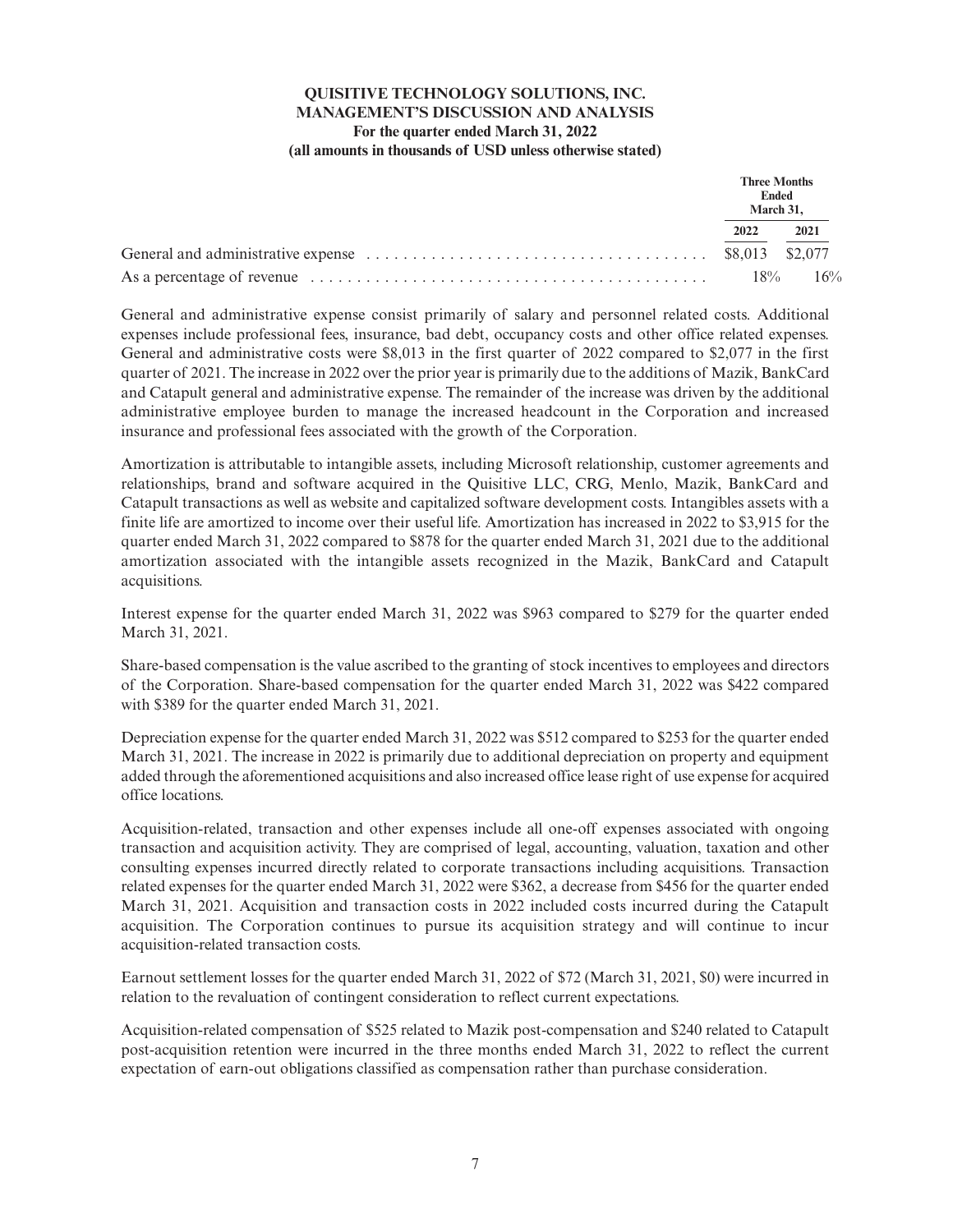## **Q1 2022 Adjusted EBITDA reconciliation**

| Three Months Ended March 31, |           |
|------------------------------|-----------|
| 2022                         | 2021      |
| \$(1,450)                    | \$(1,949) |
| 56                           | 269       |
| 362                          | 456       |
| 310                          | 278       |
| 512                          | 253       |
| 765                          |           |
| 4,270                        | 878       |
| 963                          | 279       |
| 422                          | 389       |
| 100                          | 313       |
| 72                           |           |
| 39                           |           |
|                              |           |
| \$6.421                      | \$1.166   |
| $14\%$                       | $9\%$     |

**Adjusted EBITDA** for the quarter ended March 31, 2022 was \$6,421, or 14% of revenue, compared to \$1,166, or 9% of revenue, for the quarter ended March 31, 2021. The increase reflects the ability to execute on the Corporation's growth through acquisition strategy and shows the results of a continued focus on investing in the sales and marketing organization, the consulting practice and emerging technologies. The Global Cloud Solutions segment contributed \$4,474 of Adjusted EBITDA for the quarter ended March 31, 2022 while the Global Payment Solutions segment delivered \$1,947 of Adjusted EBITDA for the quarter ended March 31, 2022. In 2022, the Corporation continues to incur selling, general and administrative costs related to the LedgerPay entity which is pre-production and the Corporation expects to begin payment processing activities for clients in 2022. The Corporation increased its sales team investment in the Global Payments Solutions business as it prepares for organic growth in the 2022 and beyond.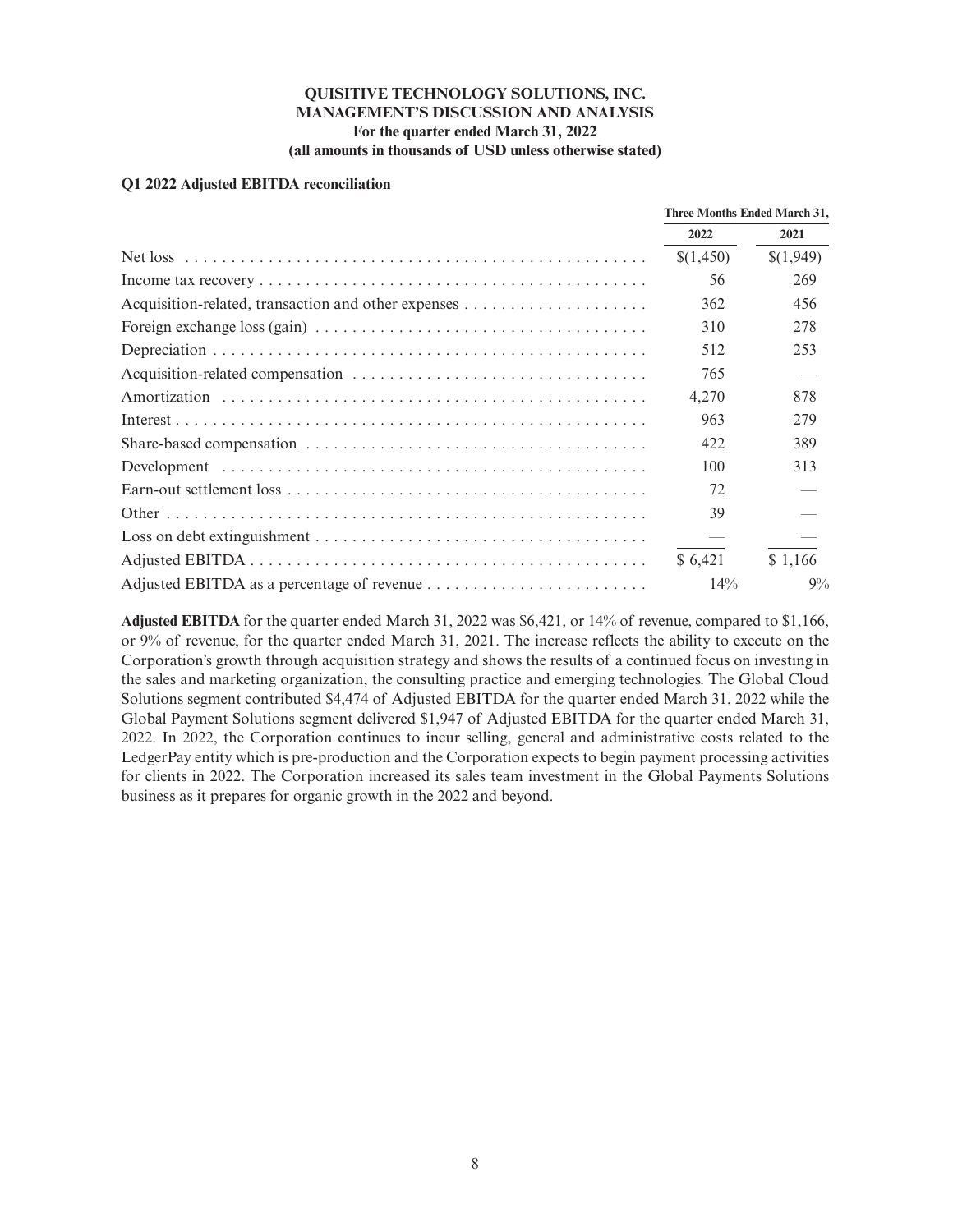## **Quarterly Operating Results**

Selected financial information for each of the most recently completed quarters of Quisitive are as follows:

|                                    | Quarter<br>ended | Revenue<br><b>(\$)</b> | <b>Gross</b><br><b>Margin</b><br><b>(S)</b> | Net income<br>$(\text{loss})$<br>$(\$)$ | Income (Loss)<br>per share<br>(S) | Income (Loss)<br>per fully<br>diluted share<br><b>(\$)</b> | <b>Adjusted</b><br><b>EBITDA</b><br>(S) |
|------------------------------------|------------------|------------------------|---------------------------------------------|-----------------------------------------|-----------------------------------|------------------------------------------------------------|-----------------------------------------|
| $Q1 2022$                          | $31-Mar-22$      | 44,928                 | 17,908                                      | (1,450)                                 | (0.00)                            | (0.00)                                                     | 6,421                                   |
| $Q4\,2021\ldots\ldots\ldots\ldots$ | $31 - Dec-21$    | 33,295                 | 13,074                                      | (8,889)                                 | (0.03)                            | (0.03)                                                     | 4,521                                   |
| Q3 2021<br>.                       | $30-Sep-21$      | 27,761                 | 10,854                                      | (3,032)                                 | (0.01)                            | (0.01)                                                     | 5,166                                   |
| $Q2 2021$                          | $30$ -Jun-21     | 22,994                 | 8,299                                       | (2,933)                                 | (0.01)                            | (0.01)                                                     | 3,619                                   |
| $Q1 2021$                          | $31-Mar-21$      | 12,628                 | 4,290                                       | (1,949)                                 | (0.01)                            | (0.01)                                                     | 1,166                                   |
| $Q4\,2020\ldots\ldots\ldots\ldots$ | $31 - Dec-20$    | 13,073                 | 5,424                                       | 1,998                                   | 0.01                              | 0.01                                                       | 2,203                                   |
| Q3 2020                            | $30-Sep-20$      | 12,680                 | 5,092                                       | (1, 843)                                | (0.01)                            | (0.01)                                                     | 2,049                                   |
| Q2 2020                            | $30$ -Jun-20     | 13,125                 | 5,641                                       | (5,753)                                 | (0.05)                            | (0.05)                                                     | 2,768                                   |
| Q1 2020<br>.                       | $31-Mar-20$      | 10.886                 | 4,037                                       | (4,310)                                 | (0.04)                            | (0.04)                                                     | 1,103                                   |
|                                    |                  |                        |                                             |                                         |                                   |                                                            |                                         |

# **LIQUIDITY AND CAPITAL RESOURCES**

Selected financial information from the condensed unaudited consolidated interim statements of financial position as at March 31, 2022 and December 31, 2021 are as follows:

|                                                                                                                           | 2022 | March 31, December 31,<br>2021 |
|---------------------------------------------------------------------------------------------------------------------------|------|--------------------------------|
| Working capital surplus (deficit) $\dots \dots \dots \dots \dots \dots \dots \dots \dots \dots \dots$ \$(5,292) \$(4,703) |      |                                |

The Corporation had a working capital deficit at March 31, 2022 of \$(5,292) compared to \$(4,703) at December 31, 2021, which reflects a decrease in cash on hand, an increase in income tax payable, an increase in deferred revenue and an increase in accounts payable and accrued liabilities, partially offset by increases in accounts receivable, work in progress and prepaid expenses. The Corporation has the contractual right, and in some cases a contractual obligation, to settle approximately half of the earn-out payments with shares of the Corporation rather than cash.

#### **(i) BMO Loan agreement and repayment of previous loan facilities**

On August 10, 2020, the Corporation successfully completed its debt consolidation initiatives pursuant to the terms of a loan agreement entered between the Corporation, certain material subsidiaries of the Corporation, as guarantors, and a leading Canadian Schedule I Chartered Bank (the "2020 Loan Agreement"). The 2020 Loan Agreement provided for a five-year term loan of \$16,133 and a revolving operating line of credit of up to \$5,000.

On May 7, 2021, the Corporation closed a new credit facility pursuant to the terms of a loan agreement entered into between the Corporation, certain material subsidiaries of the Corporation, as guarantors, and a syndicate of leading Canadian Schedule I Chartered Banks (the "Loan Agreement"). The Loan Agreement replaced the 2020 Loan Agreement and provided for a five-year term loan of \$65,564 and a revolving operating line of credit of up to \$5,000, with all debts, liabilities, and obligations of the Corporation and guarantors under the Loan Agreement collaterally secured by a first-ranking security interest in all of the present and future undertaking, property and assets of the Corporation and its material subsidiaries. Interest on the Term Loan is payable on a monthly basis, based on a price grid which ranges, depending on the Corporation's total senior debt to EBITDA ratio, from the Bank's prime rate plus 1.5%, to the Bank's prime rate plus 3%, with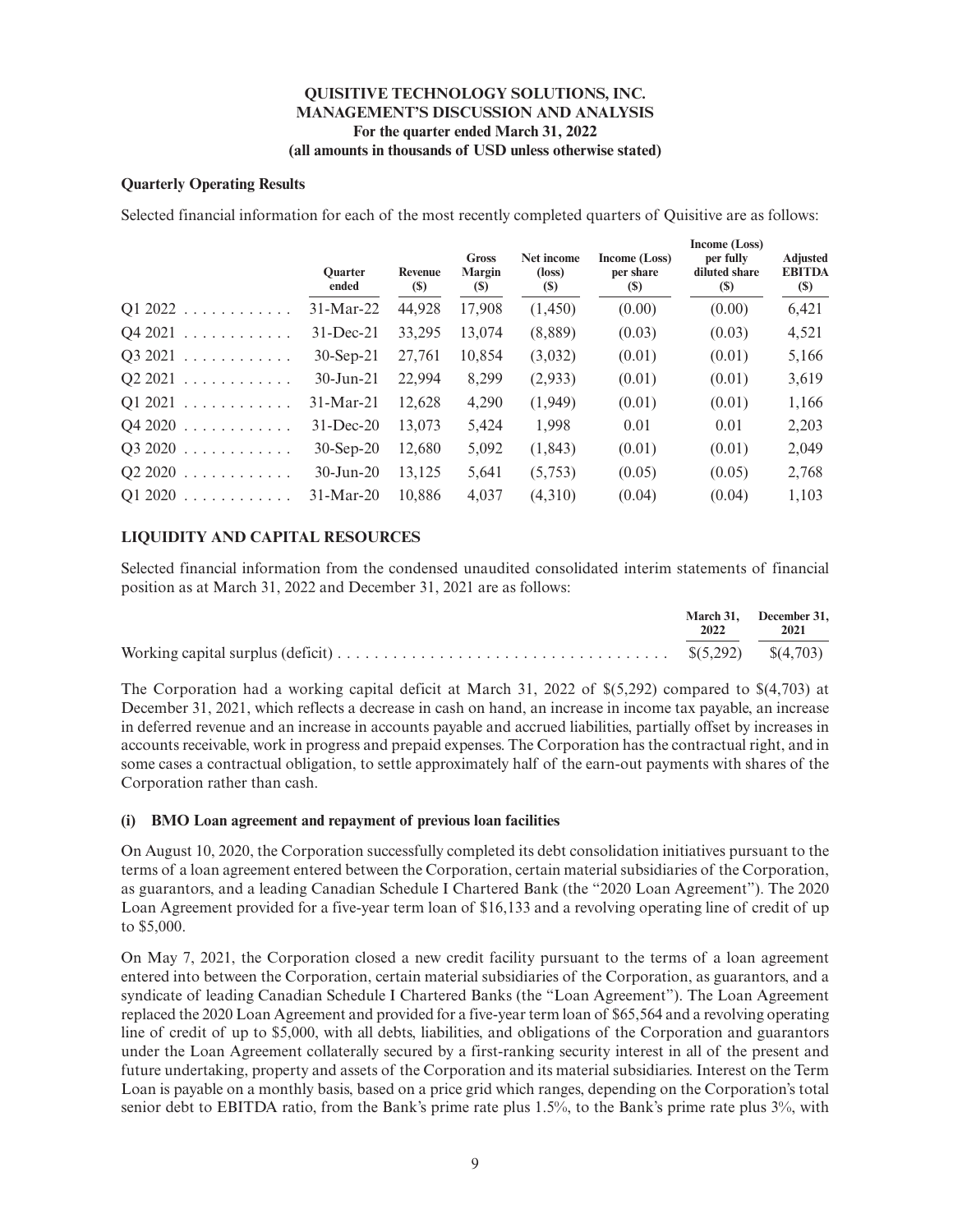advances repayable in monthly instalments of principal plus interest with a final payment of any amounts then outstanding due at maturity. The loan contains standard compliance and ongoing debt service and coverage covenants.

Total finance costs incurred in relation to the Loan Agreement of \$697 were deferred and being amortized using the effective interest rate method over the life of the loan. The Operating Line is repayable with monthly interest consistent with the Term Loan rates. Interest expense during the quarter ended March 31, 2022, relating to the Loan Agreement was \$0 (2021 Loan Agreement — \$224).

On August 27, 2021, the Corporation entered a new credit facility with a syndicate led by Bank of Montreal ("BMO") pursuant to the terms of a loan agreement entered into between the Corporation, certain material subsidiaries of the Corporation, as guarantors, BMO, as administrative agent and the lenders party thereto (the "Lenders") (the "BMO Loan Agreement"). The proceeds from the BMO Loan Agreement were used to repay and retire the Corporation's existing Loan Agreement, with the balance expected to be used to finance future permitted acquisitions. The proceeds from the Revolving Facility are expected to be used by the Corporation to fund working capital requirements in the ordinary course.

The BMO Loan Agreement provides for a five-year term loan of \$70,000 (the "Term Loan") and a revolving loan facility of up to \$5,000 (the "Revolving Facility"), with all debts, liabilities, and obligations of the Corporation and guarantors under the Term Loan and Revolving Facility collaterally secured by a first ranking security interest in all of the present and future undertaking, property and assets of the Corporation and its material subsidiaries. The Term Loan has an accordion feature by which the Corporation may request increases in principal under the Term Loan up to a maximum amount of \$35,000. On November 18, 2021, \$15,000 was drawn under the accordion to provide funds to complete the Catapult acquisition.

The Term Loan is available by way of Canadian dollar prime rate loans, U.S. dollar base rate loans, Canadian dollar CDOR loans and U.S. dollar LIBOR loans. Interest on the Term Loan is payable on a monthly basis based on a price grid which ranges, depending on the Corporation's total senior debt to EBITDA ratio, from the Bank's Canadian prime rate or U.S. base rate plus 0.25% to 1.50% and from the CDOR rate or LIBOR rate plus 1.75% to 3.00%. The Term Loan amortizes over 10 years and advances under the Term Loan are repayable in equal quarterly installments over the loan term with a final payment of any amounts then outstanding due at maturity. The Loan Agreement contains standard compliance requirements as well as ongoing debt service and coverage covenants. The Corporation was in compliance with all covenants at December 31, 2021; however, there can be no assurances that compliance will be achieved throughout the remaining term of the agreement. The Revolving Facility is repayable with monthly interest consistent with the Term Loan rates.

Total finance costs incurred in relation to the Term Loan agreement of \$1,098 were deferred and are being amortized using the effective interest rate method over the life of the loan. The Operating Line is repayable with monthly interest consistent with the Term Loan rates. Interest expense on the BMO Loan Agreement during the quarter ended March 31, 2022, was  $$810 (2021 - $0)$ .

#### **(ii) Subscription receipts and private placement financings**

On March 22, 2021, the Corporation announced the completion of a non-brokered private placement with FAX Capital Corp. pursuant to which FAX purchased 16,000,000 common shares from treasury at a price of CAD \$1.25 per common share for gross proceeds of \$15,970. Share issuance costs of \$1,134 in connection with this placement were incurred.

On March 20, 2021, the Corporation entered into an agreement pursuant to which Scotiabank, Eight Capital and Canaccord Genuity, as joint bookrunners, together with a syndicate of underwriters, purchased on a "bought deal" basis 33,400,000 subscription receipts of the Corporation at a price of CAD\$1.50 per Subscription Receipt (the "Issue Price") for aggregate gross proceeds to Quisitive of CAD\$50,100 (the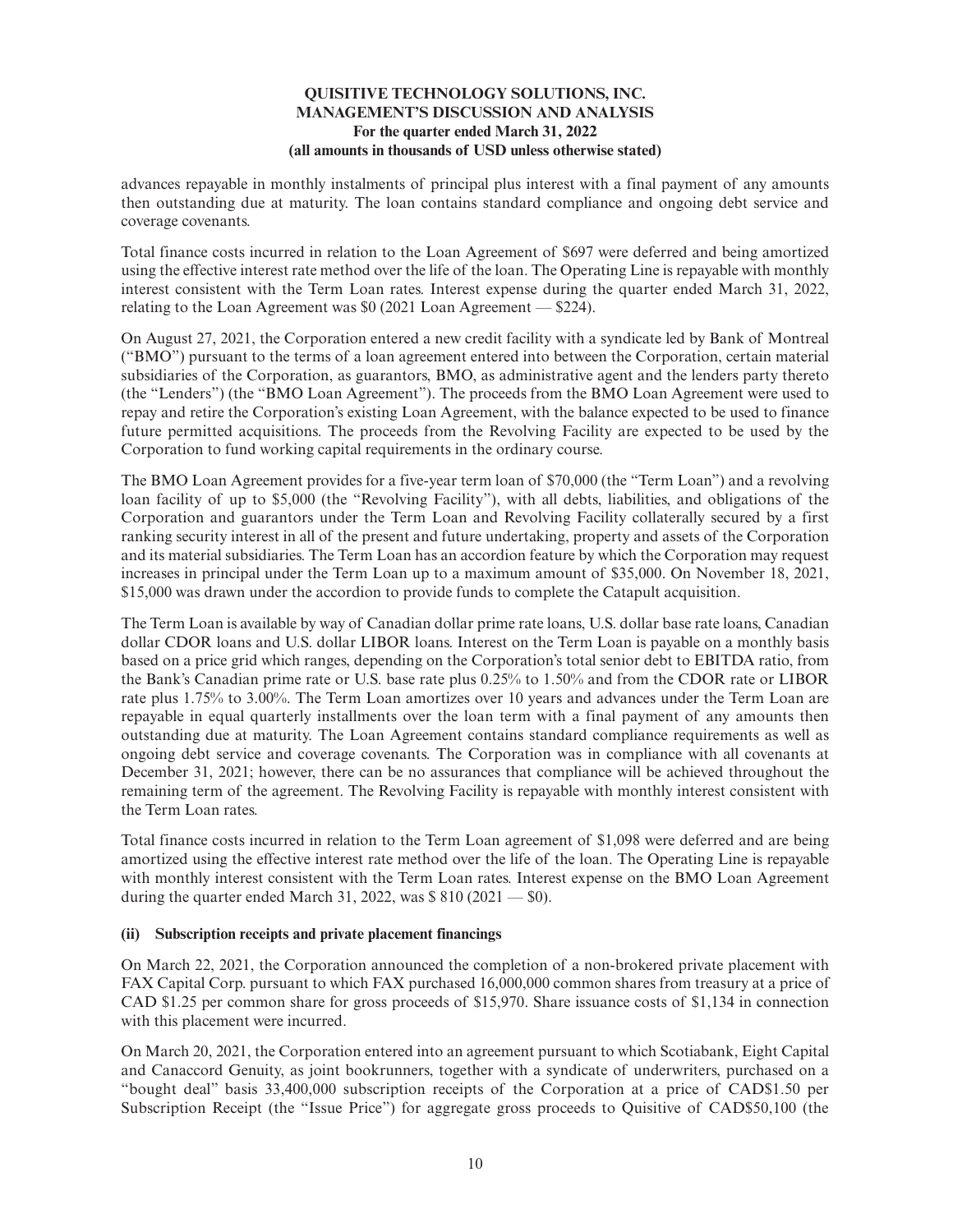"Offering") plus an over-allotment option of 5,010,000 subscription receipts for gross proceeds of CAD\$7,515. The total gross proceeds of the Offering were CAD\$57,615.

Each Subscription Receipt represented the right of the holder to receive, upon satisfaction or waiver of certain release conditions (including the satisfaction of all conditions precedent to the completion of the Transaction other than the payment of the consideration price) (the "Escrow Release Conditions"), without payment of additional consideration, one Common Share, subject to adjustments and in accordance with a subscription receipt agreement to be entered into upon closing of the Offering (the "Subscription Receipt Agreement").

In addition, in a concurrent private placement pursuant to existing contractual rights, FAX Capital Corp. agreed to purchase 3,333,333 subscription receipts at the Issue Price for gross proceeds of CAD\$5,000 (the "Concurrent Private Placement"). The Concurrent Private Placement closed concurrently with the Offering and the proceeds of the Concurrent Private Placement were used to partially fund the cash consideration portion of the Transaction.

The Escrow Release Conditions were achieved on May 7, 2021 with the closing of the BankCard acquisition and the Corporation issued 36,733,333 common shares in connection with the 33,400,000 subscription receipts under the Subscription Receipt Agreement and the 3,333,333 subscription receipts under the Concurrent Private Placement. The Corporation also issued 5,010,000 common shares in connection with the 5,010,000 subscription receipts from the exercised over-allotment option. The net proceeds were \$47,649, net of transaction costs of \$3,626.

On November 15, 2021, the Corporation announced closing a bought deal public offering of 33,340,000 common shares at a price of CAD\$1.20 per offered share for net proceeds of approximately \$30,297, with transaction costs equal to \$2,696. The offering was completed in connection with the acquisition of Catapult.

#### **(iii) Broker Compensation unit and warrant exercises**

During the quarter ended March 31, 2022, the corporation had no activity related to exercise of broker compensation units.

#### **Sources and Uses of Cash**

| <b>Ouarter ended March 31,</b> |        |  |
|--------------------------------|--------|--|
| 2022                           | 2021   |  |
|                                |        |  |
| (877)                          | (227)  |  |
|                                | 13,637 |  |
|                                |        |  |

The net decrease in cash as of March 31, 2022 is primarily attributable to \$1,993 in repayments on the BMO Loan Agreement, increased investments in software and decreased cash from operating activities resulting from increased accounts receivable and work in process. As of March 31, 2021, the increase in cash was due to proceeds from share issuance related to the Mazik acquisition.

# **TRANSACTIONS WITH RELATED PARTIES**

*(i) Key management compensation*

The Corporation's key management consist of executive officers and directors:

The compensation recorded to key management personnel during the quarter ended March 31, 2022 and 2021 were as follows: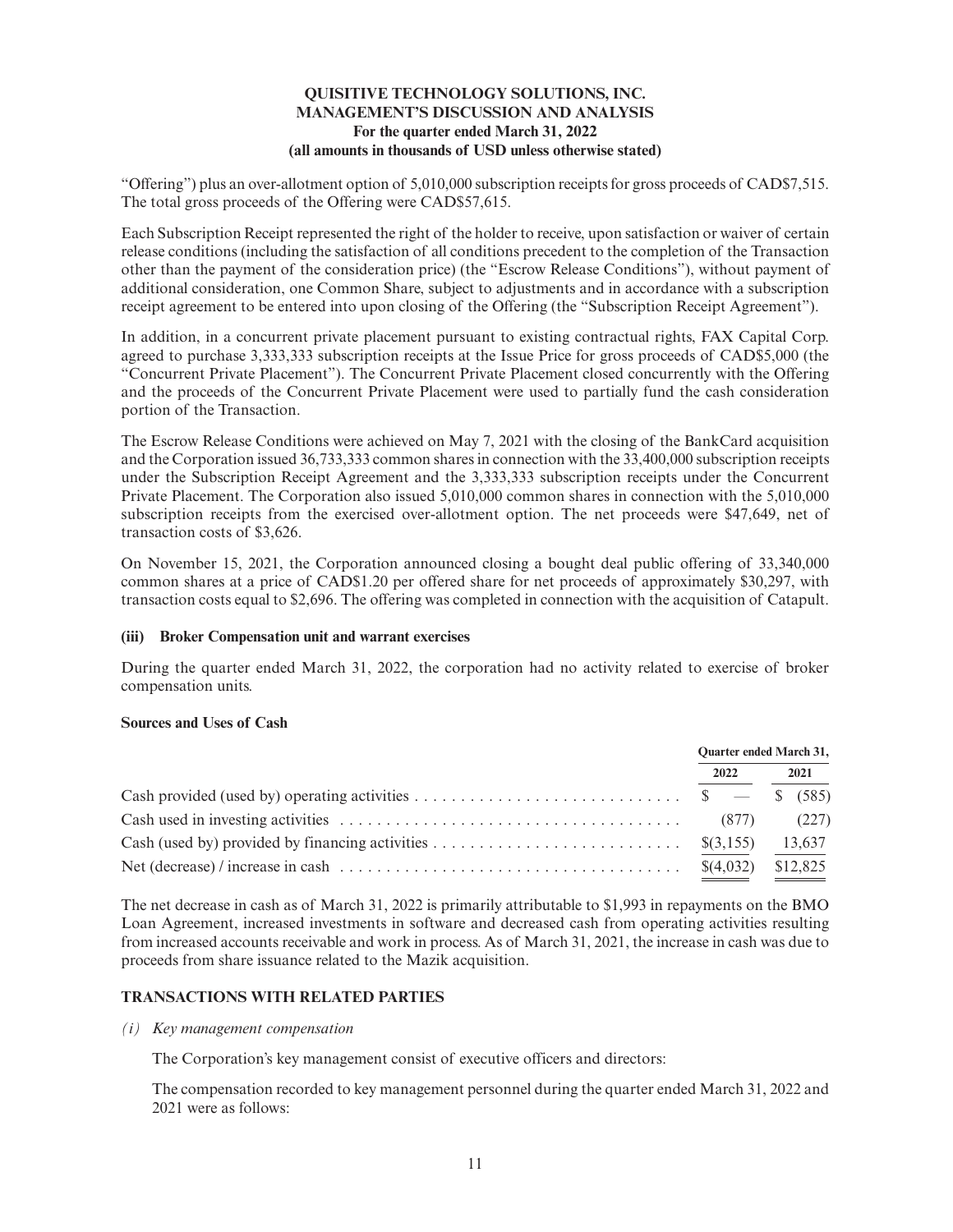| <b>Ouarter ended March 31,</b> |           |  |
|--------------------------------|-----------|--|
|                                | 2022 2021 |  |
|                                |           |  |
|                                |           |  |

In addition, the Corporation has contingent consideration due to certain directors and officers.

*(ii)* During the year, the Corporation had transactions with Software Integrators International, Inc. and Corporate Renaissance Group Solutions (PVT) Ltd. which are controlled by a Director/Officer of the Corporation. The transactions and balances for the quarter ended March 31, 2022 are set out in the table below.

|                                                  | <b>Opening</b><br>receivable<br>(payable) | Net repayment /<br>(Payments)<br>Received) | <b>Sales</b><br>provided<br>(Services<br>Received) | <b>Closing</b><br>(payable)<br>receivable |
|--------------------------------------------------|-------------------------------------------|--------------------------------------------|----------------------------------------------------|-------------------------------------------|
|                                                  |                                           | (all amounts in CAD)                       |                                                    |                                           |
|                                                  | \$(101)                                   | $\sqrt{3}$ 4                               | -6                                                 | S(91)                                     |
| Corporate Renaissance Group Solutions (PVT) Ltd. | (40)<br>S.                                | \$167                                      | \$(127)                                            | $S -$                                     |

## **COMMITMENTS AND CONTRACTUAL OBLIGATIONS**

Quisitive has leased several office facilities under separate noncancelable operating leases which are capitalized under IFRS16.

Future minimum cash payments required under the property leases held by the Corporation are as follows:

#### **In addition, the Corporation has the following contractual obligations with payments set out below:**

|                                                                          |          | under 3 months 3 months-1 year | 1-2 years | 3-5 years     |
|--------------------------------------------------------------------------|----------|--------------------------------|-----------|---------------|
|                                                                          | 15.105   | 2.100                          |           |               |
| Income taxes payable $\dots \dots \dots \dots \dots \dots \dots \dots$   |          | 1.299                          |           |               |
|                                                                          | 6.817    | 8.823                          | 5.887     | $\frac{1}{2}$ |
| Loan agreement $\dots\dots\dots\dots\dots\dots\dots\dots\dots\dots\dots$ |          | 8.128                          | 8.128     | 60,306        |
|                                                                          | \$21,922 | \$20,350                       | \$14,015  | \$60,306      |

# **OUTSTANDING SHARE CAPITAL**

At March 31, 2022, there were 356,801,271 Common Shares issued and outstanding, 0 common shares issuable pursuant to broker compensation units, 486,392 restricted stock units and stock options outstanding.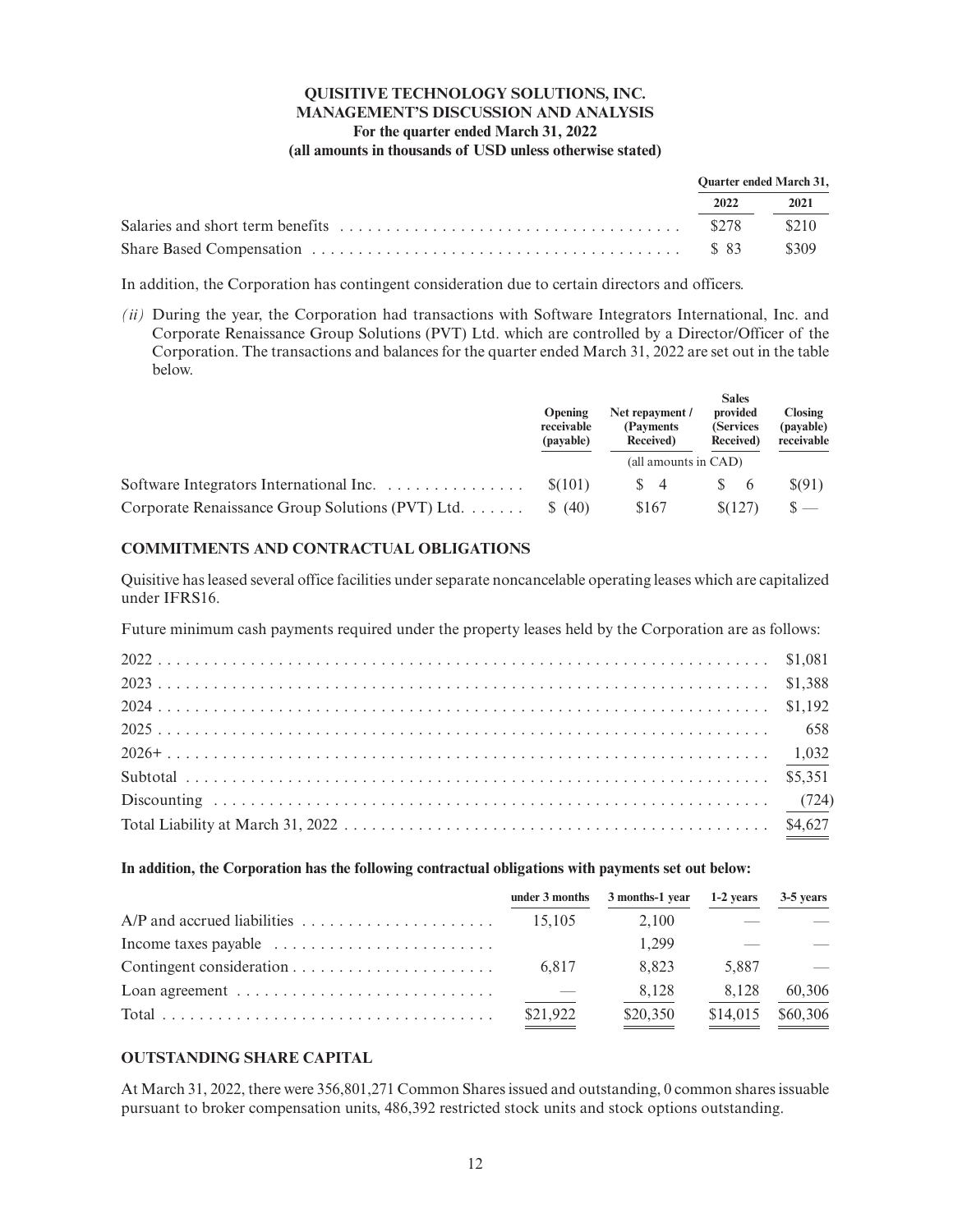# **OFF BALANCE SHEET ARRANGEMENTS**

The Corporation has no material undisclosed off balance sheet arrangements that have or are reasonably likely to have, a current or future effect on its results of operations, financial condition, revenues or expenses, liquidity, capital expenditures or capital resources that is material to investors.

# **FINANCIAL INSTRUMENTS**

The carrying values of the cash, restricted cash, accounts receivable, accounts payable and accrued liabilities, and operating line of credit approximate their fair values due to their short term to maturity. The carrying value of the notes payable, Menlo acquisition loan, purchase price notes and bank term loan approximate fair value as they were at market rates of interest.

The Corporation has exposure to the following risks from its use of financial instruments:

(a) Credit risk

Credit risk is the risk that one party to a financial instrument will cause a financial loss for the other party by failing to discharge an obligation. Cash is placed with a major US and Canadian financial institutions and the Corporation's concentration of credit risk for cash and maximum exposure thereto is \$9,484 (December 31,  $2021 - $13,516$ .

With respect to its accounts receivable, the Corporation assesses the credit rating of all customers and maintains provisions for potential credit losses, and any such losses to date have been within management's expectations. The Corporation's credit risk with respect to trade accounts receivable and maximum exposure thereto is \$24,379 (December 31, 2021 — \$19,895). Accounts receivable are shown net of provision of credit losses of \$420 (December 31, 2021 — \$422).

|                                                                                 |  | under 30 30-60 days over 60 days Total |  |
|---------------------------------------------------------------------------------|--|----------------------------------------|--|
| Trade and processing accounts receivable aging  \$21,747 \$849 \$1,783 \$24,379 |  |                                        |  |

The Corporation has no customers that constitute greater than 10% of trade accounts receivable as at March 31, 2022 (similar to December 31, 2021).

(b) Liquidity risk

Liquidity risk is the risk that the Corporation will be unable to meet its financial obligations as they fall due. The Corporation's approach to managing liquidity risk is to ensure, as far as possible, that it will have sufficient liquid funds to meet its liabilities when due, under both normal and stressed conditions, without incurring unacceptable losses or risking damage to the Corporation's reputation. At March 31, 2022, the Corporation has \$9,484 (December 31, 2021 — \$13,516) of unrestricted cash and liabilities with the following due dates:

|                                                                          |          | under 3 months 3 months-1 year | 1-2 years | 3-5 years                |
|--------------------------------------------------------------------------|----------|--------------------------------|-----------|--------------------------|
| Accounts Payable and accrued liabilities                                 | \$15,105 | 2.100                          |           |                          |
| Income taxes payable $\dots \dots \dots \dots \dots \dots \dots \dots$   |          | 1.331                          |           |                          |
|                                                                          | 6.817    | 8.823                          | 5.887     | $\overline{\phantom{a}}$ |
| Loan agreement $\dots\dots\dots\dots\dots\dots\dots\dots\dots\dots\dots$ |          | 8,128                          | 8.128     | 60,306                   |
|                                                                          | \$21,922 | \$20,382                       | \$14,015  | \$60,306                 |

The Corporation manages its liquidity risk by relying upon its revenues. In addition, recent events will impact the Company to varying degrees as the discrete effects of COVID19 across companies and industries evolves. This could potentially impact its financing efforts, ability to operate, customer demand and the liquidity its clients and the Corporations liquidity.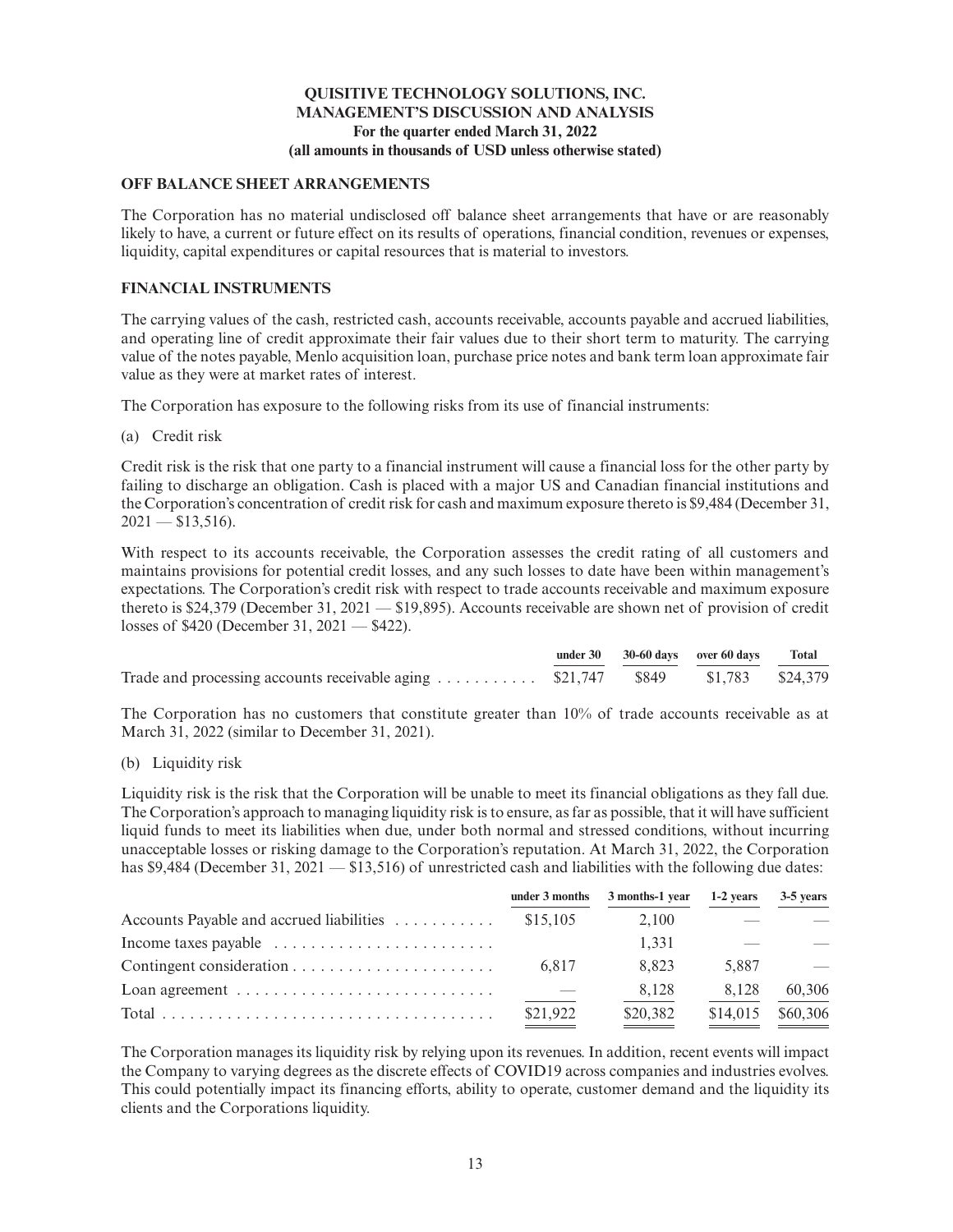## (c) Market risk

Market risk is the risk that the fair value or future cash flows of a financial instrument will fluctuate due to changes in market prices. Market risk comprises three types of risk: interest rate, foreign currency and other price risk.

(d) Interest rate risk

The Corporation is exposed to interest rate risk through the Loan Agreement loan which bears interest at Bankers Acceptance plus a percentage determined by the results of the Corporation calculated on a trailing twelve-month basis. A 1% change in Bankers Acceptance rate would lead to  $+/$  \$747 in interest payable over 1 year.

(e) Foreign currency risk

Foreign currency risk is the risk that the fair value of the Corporation's assets and liabilities will fluctuate due to changes in foreign exchange rates.

The Corporation is exposed to foreign currency risk to the extent that monetary assets and liabilities held by the Corporation are not denominated in its functional currency. The Corporation does not manage currency risk through hedging or other currency management tools.

As at March 31, 2022 and December 31, 2021, the Corporation's net exposure to foreign currency risk on its financial instruments is as follows:

| <b>March 31, 2022</b> | December 31, 2021 |
|-----------------------|-------------------|
| <b>CADS</b>           | CAD <sub>s</sub>  |
| \$ 510                | \$ 336            |
| (939)                 | (895)             |
| \$(429)               | \$(559)           |
| \$(343)               | \$(441)           |

# (f) Other price risk

Other price risk is the risk that the fair value or future cash flows of a financial instrument will fluctuate due to changes in market prices, other than those arising from interest rate risk or foreign currency risk. The Corporation is not exposed to other price risk.

# **CRITICAL ACCOUNTING POLICIES AND ESTIMATES**

The preparation of consolidated annual financial statements and application of IFRS often involve management's judgment and the use of estimates and assumptions deemed to be reasonable at the time they are made. The Corporation reviews estimates and underlying assumptions on an ongoing basis. Revisions are recognized in the period in which estimates are revised and may impact future periods as well. Other results may be derived with different judgments or using different assumptions or estimates and events may occur that could require a material adjustment. Significant accounting policies and estimates under IFRS are found in Note 2 of the Corporation's consolidated annual financial statements and the notes thereto for the years ended December 31, 2021 and 2020.

# **ACCOUNTING STANDARDS ISSUED ADOPTED DURING THE PERIOD**

For the preparation of these condensed consolidated interim financial statements, there were no new standards or amendments to standards adopted in 2022.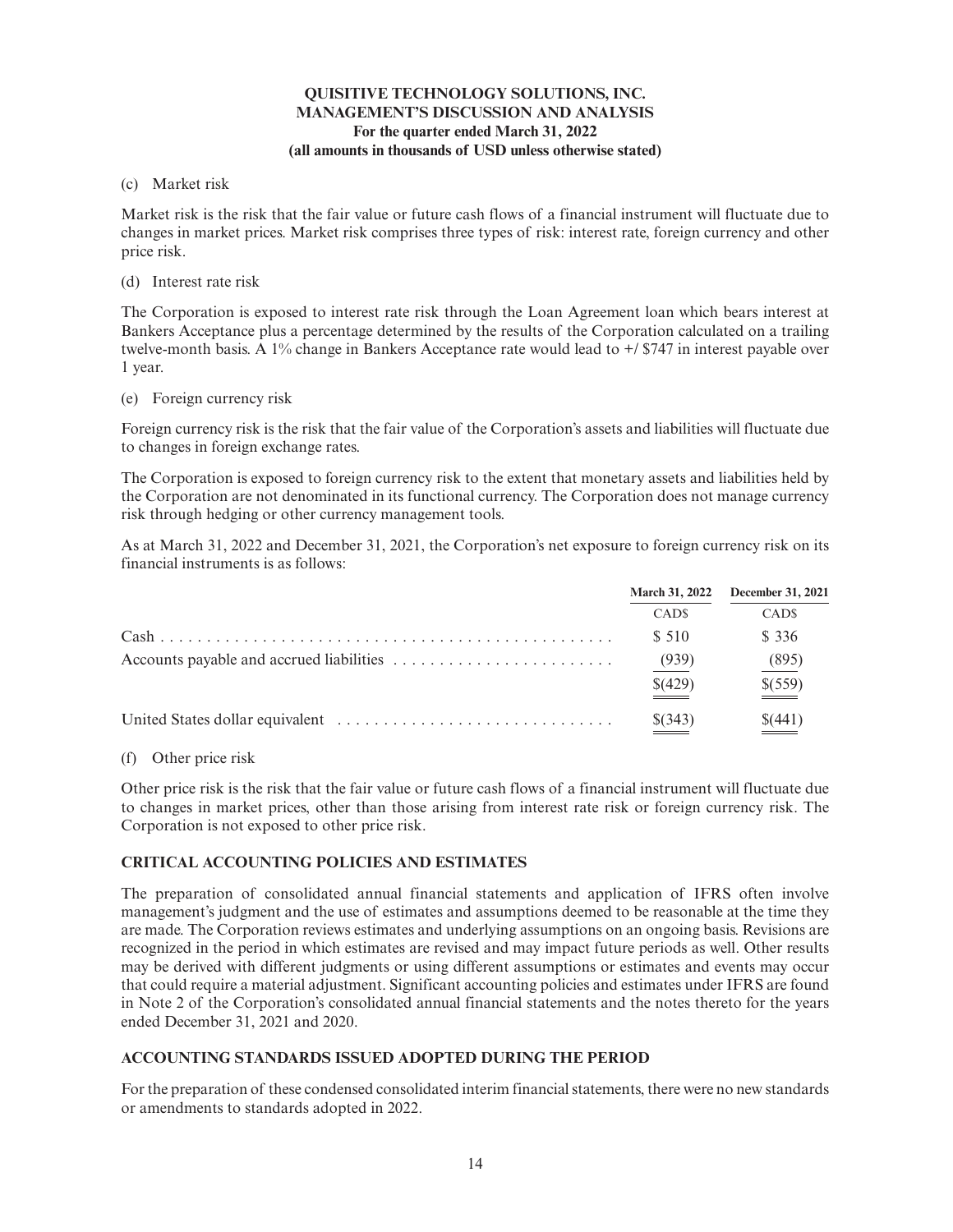# **RISK FACTORS**

The following risk factors should not be exhaustive and may not be all the risks that Quisitive may face. Management of the Corporation believes that these factors set out below could cause actual results to be different from expected and historical results.

The following risk factors should not be exhaustive and may not be all the risks that Quisitive may face. Management of the Corporation believes that these factors set out below could cause actual results to be different from expected and historical results. In addition to the risks noted below, risks related to Financial Instruments as set forth in this MD&A, and those risk factors described in Quisitive's annual information form dated August 20, 2021 which is available on SEDAR, special consideration should be given when evaluating trends, risk and uncertainties relating to Quisitive's business.

## **Profitability**

There is no assurance that Quisitive or any of its Subsidiaries will earn profits in the future, or that profitability will be sustained. There is no assurance that future revenues will be sufficient to generate the funds required to continue Quisitive's business development and marketing activities. If Quisitive does not have sufficient capital to fund its operations, it may be required to reduce its sales and marketing efforts or forego certain business opportunities.

## **COVID-19 Pandemic**

The global outbreak of COVID-19 has resulted in governments worldwide enacting emergency measures to combat the spread of the virus. These measures, which include the implementation of travel bans, self-imposed quarantine periods and social distancing, have caused material disruption to businesses globally resulting in an economic slowdown. Global equity markets have experienced significant volatility and weakness. Governments and central banks have reacted with significant monetary and fiscal interventions designed to stabilize economic conditions. The duration and impact of the COVID-19 pandemic is unknown at this time, as is the efficacy of the government and central bank interventions. It is not possible to reliably estimate the length and severity of these developments and the impact on the financial results and condition of the Corporation and its operating subsidiaries in future periods. To date, certain customers of the Corporation have suspended or scaled back their operations for precautionary purposes or as governments have declared a state of emergency or taken other actions, which may adversely affect the price and demand for the Corporation's services as well as its ability to collect outstanding receivables from its customers. Conversely, the Corporation has also experienced an increased demand for its services as certain customers have accelerated their use and dependence of the Corporation's cloud solutions as a result of work from home measures. The extent to which COVID-19 impacts the Corporation's financial results will depend on future developments, which are highly uncertain and cannot be predicted, including new information that may emerge concerning the severity of COVID-19 and the actions taken by governments to curtail or treat its impact, including shelter in place directives, which, if extended, may impact the economies in which the Corporation now, or may in the future, operate.

#### **Availability of Financing**

The ability of Quisitive to arrange financing in the future will depend in part upon prevailing capital market conditions, as well as upon the business success of Quisitive and its Subsidiaries. There can be no assurance that Quisitive will be successful in its efforts to arrange additional financing, or that such financing will be available on terms satisfactory to Quisitive. If additional financing is raised by the issuance of shares or other forms of convertible securities from treasury, control of Quisitive may change and shareholders may suffer additional dilution. Similarly, future acquisitions may be funded in part by equity of a Quisitive Subsidiary or proposed acquisition target, in a manner similar to the arrangements comprising the Quisitive Employment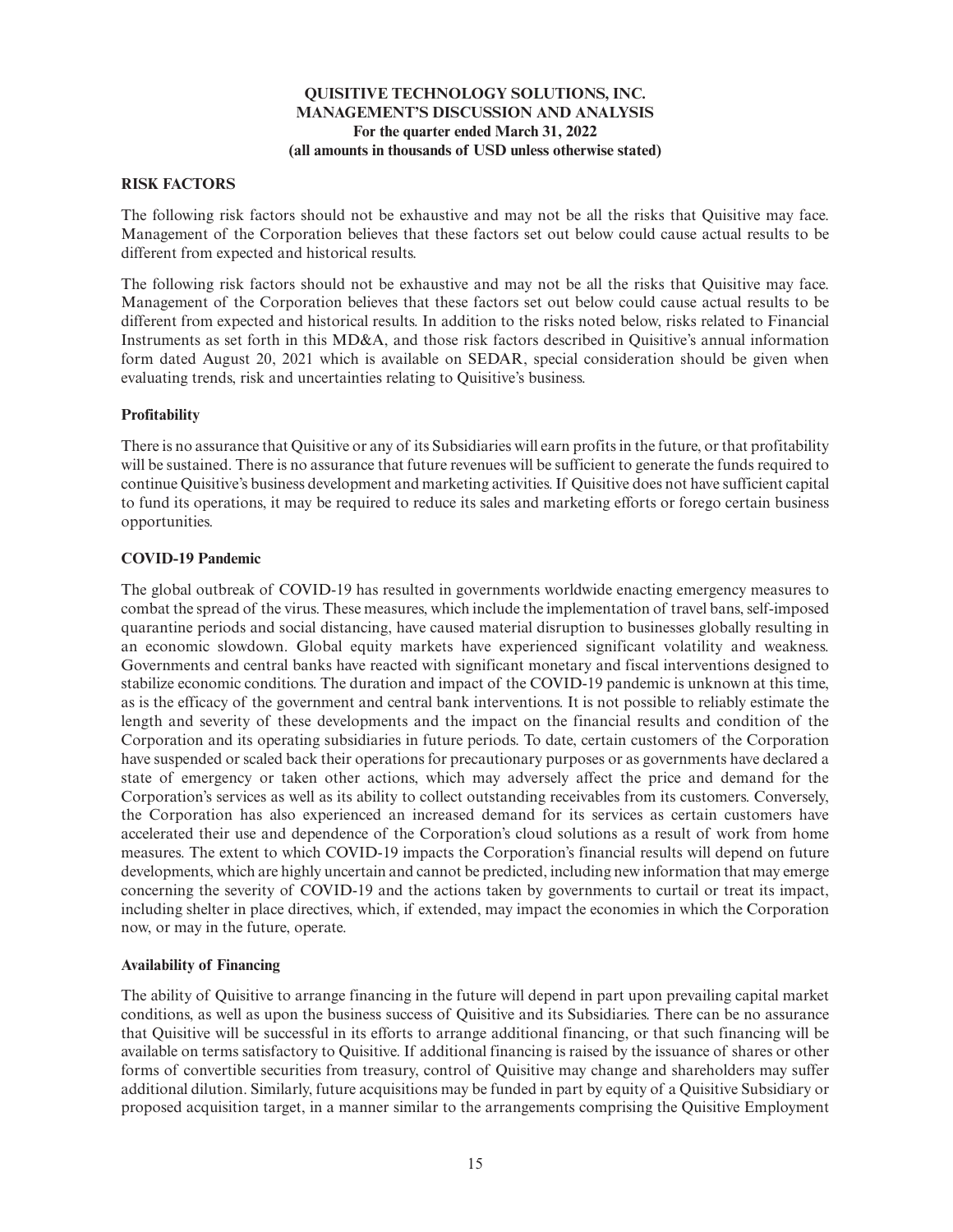Incentives or as otherwise may be determined by the Board of the Corporation from time to time. Any such arrangement could have a dilutive effect on the interest of shareholders in one or more operating subsidiaries of Quisitive.

If adequate funds are not available, or are not available on acceptable terms, Quisitive and Quisitive Subsidiaries may not be able to take advantage of opportunities, or otherwise respond to competitive pressures and remain in business.

# **Changes in the IT Industry**

The IT industry is characterized by rapid technological innovation, changing client needs, evolving industry standards and frequent introductions of new products, product enhancements, services and distribution methods. The success of Quisitive depends on its ability to develop expertise with these new products, product enhancements, and services and to implement IT consulting and professional services, technology integration and managed services that anticipate and respond to rapid and continuing changes in technology, industry dynamics and client needs. The introduction of new products, product enhancements and distribution methods could decrease demand for current products/services or render them obsolete. Sales of products and services can be dependent on demand for specific product categories, and any change in demand for or supply of such services could have a material adverse effect on net sales, if Quisitive fails to adapt to such changes in a timely manner.

As client requirements evolve and competitive pressures increase, Quisitive will likely be required to modify, enhance, reposition or introduce new IT solutions and service offerings.

Quisitive may experience difficulties that could delay or prevent the successful development, introduction and marketing of services and solutions that respond to technological changes or evolving industry standards or fail to develop services and solutions that adequately meet the requirements of the marketplace or achieve market acceptance. Quisitive may not be successful in doing so in a timely, cost effective and appropriately responsive manner, or at all, which could adversely affect its competitive position and financial condition. All of these factors make it difficult to predict future operating results, which may impair Quisitive's ability to manage its business and its investors' ability to assess Quisitive's prospects.

# **Client Retention / Attrition**

Once Quisitive's solutions and methodologies are deployed within its clients' IT infrastructure environments, the clients rely on Quisitive's support services to resolve any related issues. A high level of client support and service is important for the successful marketing and sale of the services and solutions of Quisitive. If Quisitive does not help its clients quickly resolve post deployment issues and provide effective ongoing support, Quisitive's ability to sell its IT solutions to existing clients would suffer and its reputation with prospective clients could be harmed.

#### **Information Systems**

Quisitive's information systems will be internally developed. They will contain external applications that are linked to the proprietary core. There are continued risks when various departments in Quisitive operate on different systems and Quisitive must rely on developed interfaces between these systems. There can be no assurance that these systems will continue to expand to meet the needs of the growth of Quisitive or that the interfaces will be robust enough as Quisitive grows.

#### **Client Demand**

Quisitive plans to significantly expand the number of clients it serves and the diversity of its client base thereby increasing revenues. Quisitive continuously strives to identify and provide additional products and services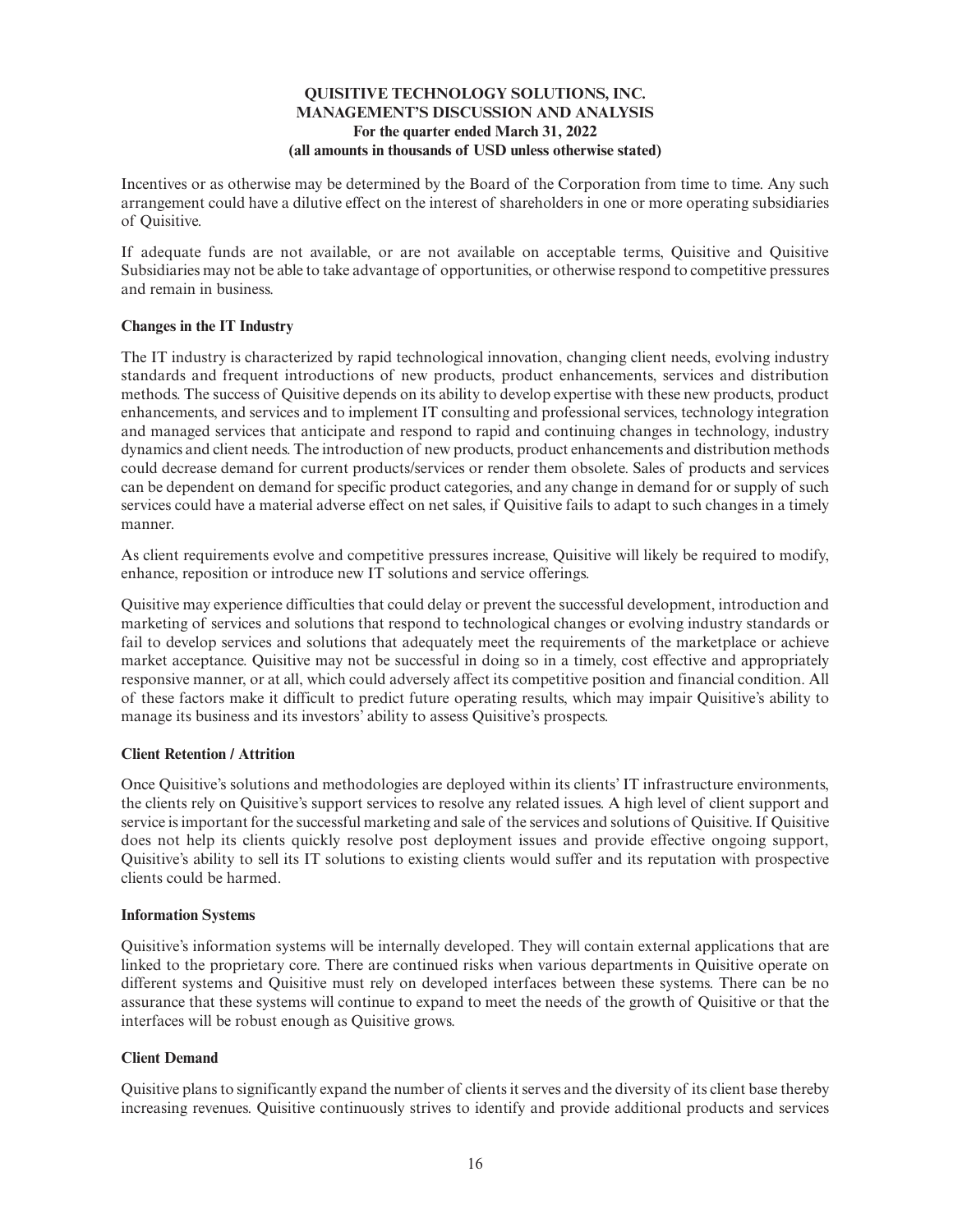that appeal to existing clients in an effort to increase its revenues. Quisitive's ability to attract new clients, as well as increase revenues from existing clients, is dependent on a number of factors including but not limited to offering high quality products and services at competitive prices, the strength of its competitors and the abilities of its sales and marketing teams. The failure of Quisitive to attract new clients or to obtain new business from existing clients may mean that Quisitive will not increase its revenues as quickly as is anticipated, if at all.

## **Attracting and Retaining Clients**

Once Quisitive's solutions and methodologies are deployed within its client's environments, such clients will be reliant on Quisitive's support services to resolve any issues with such solutions and methodologies. A high level of support and service is important for the successful marketing and sale of Quisitive's services and solutions. Failure to help its clients quickly to resolve post deployment issues and provide effective ongoing support may adversely affect Quisitive's reputation with prospective clients and its ability to sell its solutions to existing clients.

## **Economic Conditions**

Quisitive will be sensitive to the spending patterns of its clients, which are subject to economic and business conditions. It is difficult to estimate the level of growth for the economy as a whole. As all components of Quisitive's budgeting and forecasting will be dependent upon estimates of growth in the markets that Quisitive will serve and economic uncertainties make it difficult to estimate future income and expenditures. Downturns in the economy or geopolitical uncertainties may cause clients to reduce or cancel orders. Hence, economic factors could have an effect on Quisitive's business.

Quisitive's client base is predominantly in North America, and to the extent that capital investment in IT either declines or increases, Quisitive may be affected.

# **Ability to Successfully Execute Strategies**

If Quisitive fails to execute any element of its strategy in a timely and effective manner, competitors may be able to seize marketing opportunities that Quisitive has identified. Quisitive's business strategy will require that it successfully and simultaneously complete many tasks. In order to be successful, Quisitive must: (i) continue to attract and retain clients; (ii) hire, train and retain quality employees; and (iii) evolve Quisitive's business to gain advantages in a competitive environment.

#### **Acquisitions**

Quisitive intends to acquire additional businesses in the future. Acquisitions involve a number of special risks, including diversion of management's attention, failure to retain key acquired personnel, unanticipated events or circumstances, and legal liabilities, some or all of which could have a material adverse effect on the business, results of operations and financial condition. In addition, there can be no assurance that Quisitive can complete any acquisition it pursues on favorable terms, that any acquired businesses, products or technologies will achieve anticipated revenues and income, or that any acquisitions completed will ultimately benefit the business. Furthermore, the potential funding of any such future acquisitions could require diversion of revenue or securing of debt or equity financings by Quisitive which could, in turn, result in a potentially dilutive issuance of equity securities. If a strategy of growth through acquisition is pursued, the failure of Quisitive to successfully manage this strategy could have a material adverse effect on Quisitive's business, results of operations and financial condition.

#### **Seasonality of the Business**

Quisitive's sales are subject to seasonal variations that may cause significant fluctuations in operating results.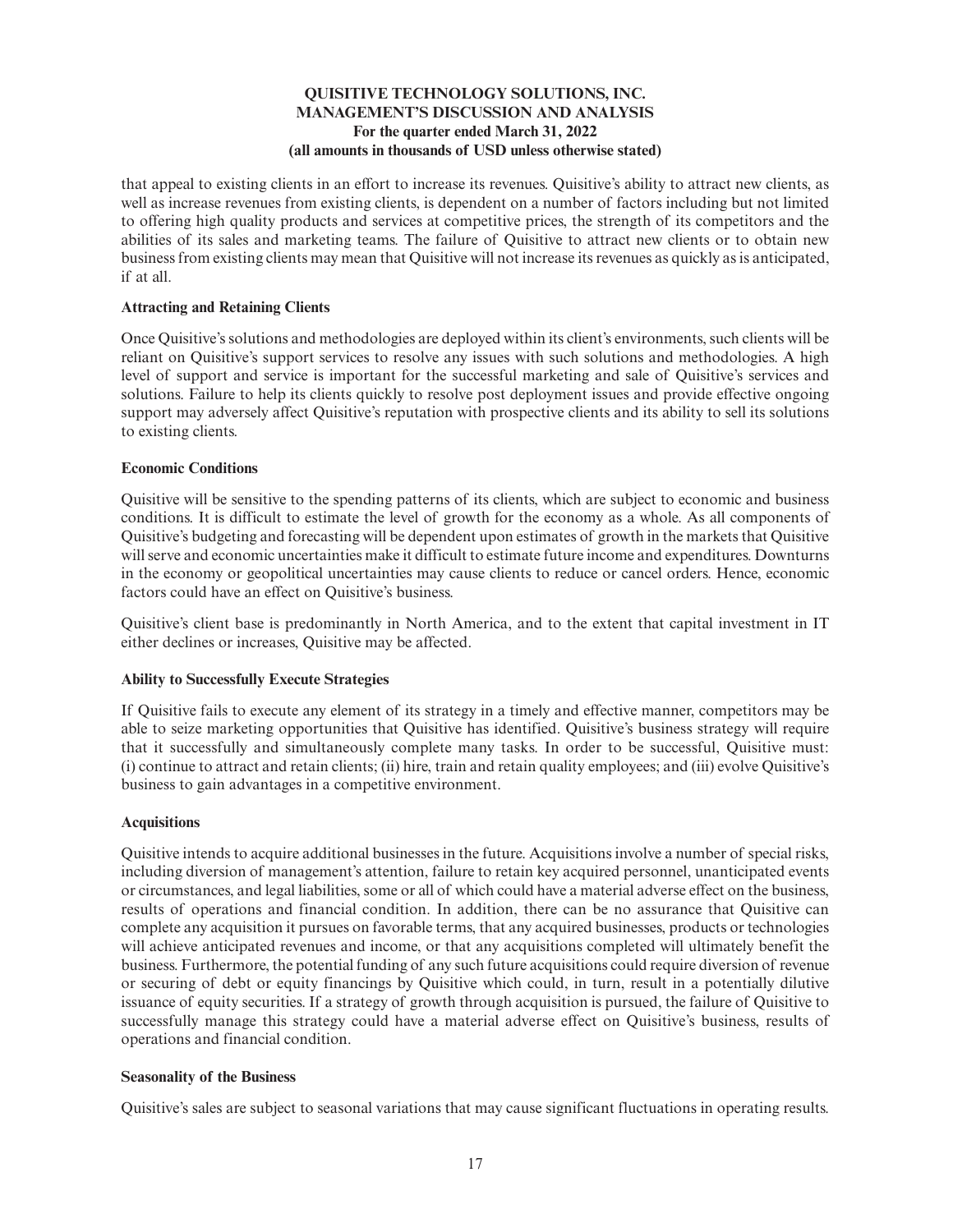## **Sale Cycle**

The timing of Quisitive's revenues may be difficult to predict. Clients typically undertake a significant evaluation process that has in the past resulted in a lengthy sales cycle. Quisitive will spend substantial time, effort and money on its sales efforts without any assurance that the efforts will produce any sales during a given period.

#### **Reliance on Key Personnel**

Quisitive is, and Quisitive will be, substantially dependent upon the services of its management team for the successful operation of its business. The loss of the services of any of these individuals could have a material adverse effect on the business of Quisitive. If Quisitive cannot successfully recruit and retain the employees it needs, or replace key employees following their departure, Quisitive's ability to develop and manage its business will be impaired.

## **Management of Growth**

Quisitive may be subject to growth related risks including capacity constraints and pressure on its internal systems and controls. The ability of Quisitive to manage growth effectively will require it to continue to implement and improve its operational and financial systems and to expand, train and manage its employee base. The inability of Quisitive to deal with this growth may have a material adverse effect on Quisitive's consolidated business, financial condition, results of operations and prospects.

## **Regulatory Risks**

The activities of Quisitive or any of its Subsidiaries may become subject to regulation by governmental authorities, in jurisdictions where such companies may exist or conduct its business. Quisitive cannot predict the regulations it may be required to comply with, or the time required to secure all appropriate regulatory approvals, or the extent of information and documentation that may be required by governmental authorities. Any delays in obtaining, or failure to obtain regulatory approvals may significantly delay or impact the development of markets, products and sales initiatives and could have a material adverse effect on the consolidated business, results of operations and financial condition of Quisitive.

Quisitive and its Subsidiaries may incur ongoing costs and obligations related to regulatory compliance. Failure to comply with regulations may result in additional costs for corrective measures, penalties or restrictions of Quisitive's consolidated operations. In addition, changes in regulations, more vigorous enforcement thereof or other unanticipated events could require extensive changes to Quisitive's consolidated operations, increased compliance costs or give rise to material liabilities, which could have a material adverse effect on the consolidated business, results of operations and financial condition of Quisitive.

#### **Changes in Laws, Regulations and Guidelines**

While to the knowledge of management, Quisitive and its Subsidiaries are currently in compliance with all laws, any changes to laws, regulations, guidelines and policies due to matters beyond the control of Quisitive may cause adverse effects to its operations.

#### **Reliance on Computer Systems**

Quisitive's information technology and internal infrastructure is susceptible to damage from computer viruses, unauthorized access, natural disasters, terrorism, war and telecommunication and electrical failures. Significant disruption to the availability of information technology and internal infrastructure could cause delays in research and development work. Quisitive would incur liability and development of product candidates would be delayed if any disruption or security breach were to result in a loss of, or damage to, Quisitive's or any of Quisitive Subsidiaries' data.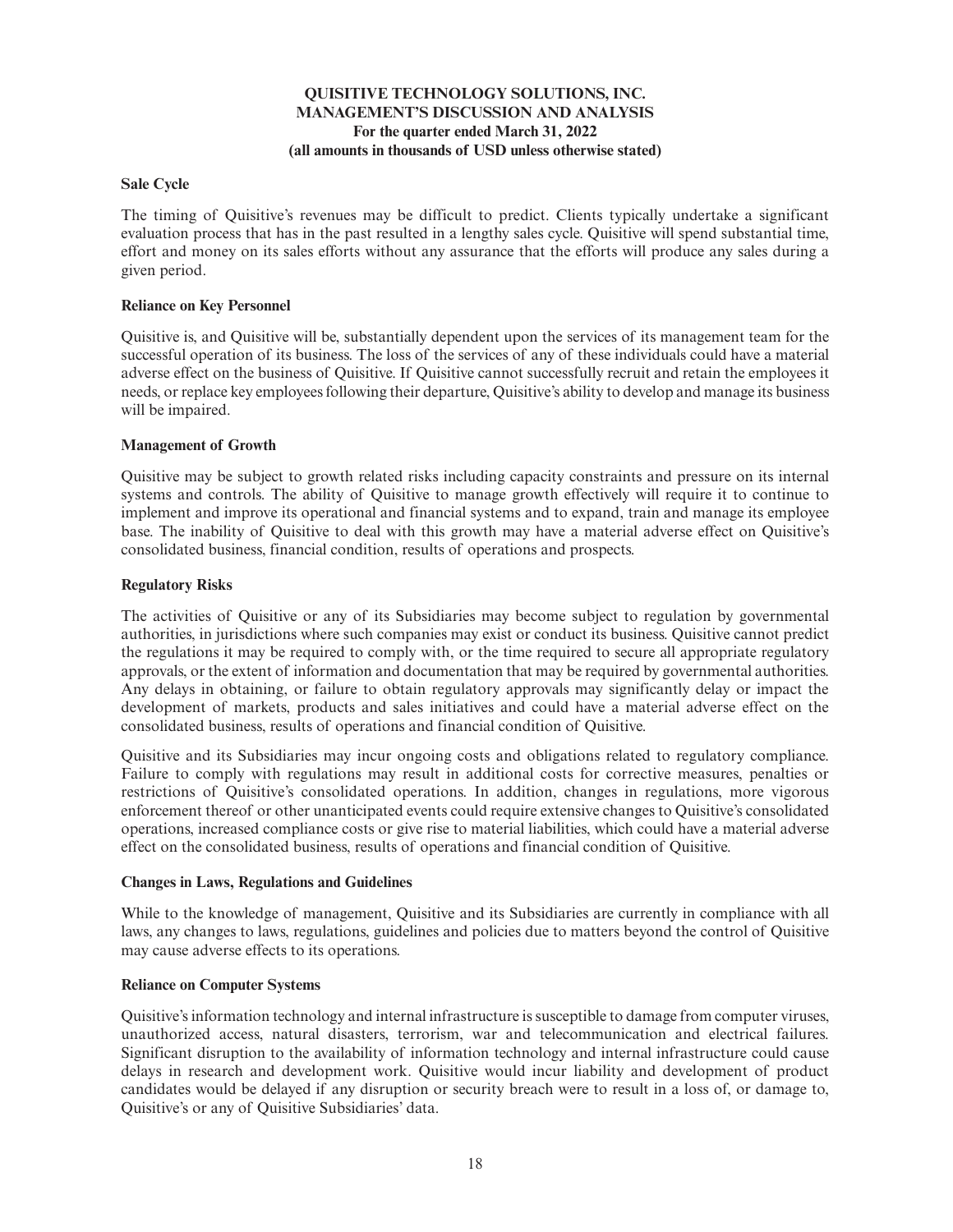### **Employee Regulations**

Quisitive is exposed to the risk of employee fraud and other misconduct. Employee fraud includes intentional failure to comply with regulations, intentional failure to provide accurate information to regulatory authorities and intentional failure to comply with industry standards. Other misconduct includes failure to report financial information accurately, failure to disclose unauthorized activities to Quisitive, and the improper use of information obtained in the course of employment. Employee misconduct resulting in legal action, significant fines or other sanctions could result in a material adverse effect to Quisitive's consolidated business, results of operations or financial condition.

## **Foreign Currency Risk**

Quisitive will be subject to risks and losses resulting from fluctuations in the relative value of the currencies of different countries where its clients and operations are located. While Quisitive will attempt to be prudent in managing such foreign exchange risks, there can be no assurance that shareholders will not suffer losses in the future. Any such losses could have a material adverse impact on results of operations and cash available to support operations.

## **Competition**

## *Global Cloud Solutions*

The IT Services industry in which Quisitive operates is developing rapidly and related technology trends are constantly evolving. In this environment, Quisitive will face significant price competition from its competitors. There is no assurance that Quisitive will be able to respond effectively or in a timely manner to the various competitive factors affecting the industries in which it operates. Quisitive may be forced to reduce the prices of the products and services it sells in response to offerings made by its competitors. In addition, Quisitive may not be able to maintain the level of bargaining power that it has enjoyed in the past when negotiating the prices of its services.

Quisitive faces substantial competition from other national, multiregional, regional and local value added resellers and IT service providers, some of which may have greater financial and other resources than that of Quisitive or that may have more fully developed business relationships with clients or prospective clients than Quisitive. Many of Quisitive's competitors compete principally on the basis of price and may have lower costs or accept lower selling prices and, therefore, Quisitive may need to reduce its prices.

Quisitive's profitability is dependent on the rates it is able to charge for its products and services. The rates charged for products and services are affected by a number of factors, including but not limited to:

- clients' perceptions of Quisitive's ability to add value through its services;
- introduction of new services or products by Quisitive or its competitors;
- competitors' pricing policies;
- the ability to charge higher prices where market demand or the value of Quisitive's services justifies it;
- the ability to accurately estimate, attain and sustain contract revenues, margins and cash flows over long contract periods;
- procurement practices of Quisitive's clients; and
- general economic and political conditions.

If Quisitive is not able to maintain favorable pricing for its products and services, its profit margin and profitability may suffer.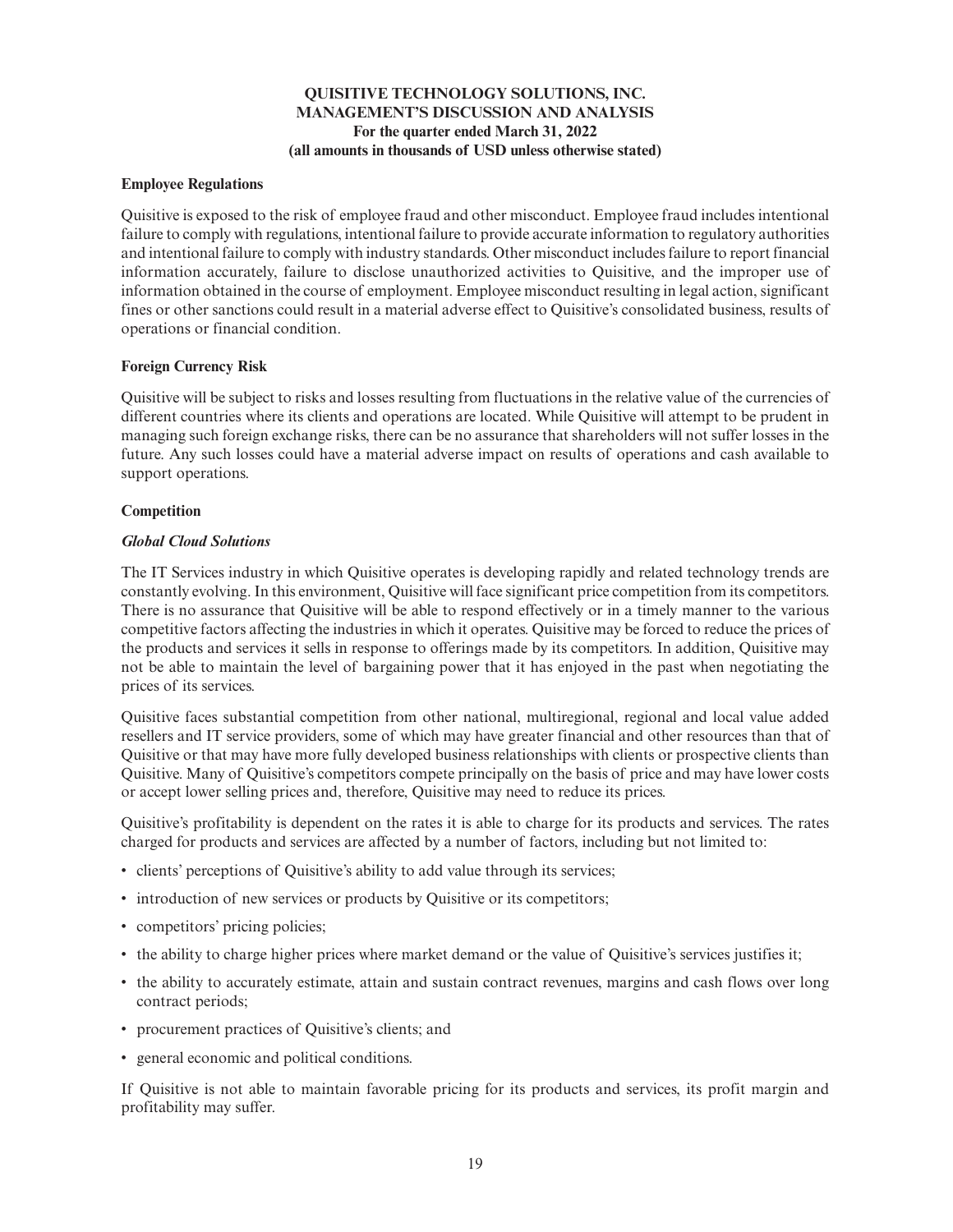#### *Global Payment Solutions*

In the payment processing arena Quisitive competes with a range of providers, each of whom may provide a component of the Corporation's offering, but may not provide an integrated offering capable of solving complex business challenges for software partners and merchants. For certain services and solutions, including end-to-end payments, we compete with third-party payment processors (such as Chase Paymentech, Elavon, FIS, Fiserv and Global Payments) and integrated payment providers (such as Adyen, Lightspeed POS, Shopify, Square and Toast).

Quisitive faces substantial competition from other national, multiregional, regional payment service providers, some of which may have greater financial and other resources than that of Quisitive or that may have more fully developed business relationships with clients or prospective clients than Quisitive. Many of Quisitive's competitors compete principally on the basis of price and may have lower costs or accept lower selling prices and, therefore, Quisitive may need to reduce its prices.

If Quisitive is not able to maintain favorable pricing for its payment products and services, its profit margin and profitability may suffer.

## **Litigation**

Quisitive may become party to litigation from time to time in the ordinary course of business which could adversely affect its business. Should any litigation in which Quisitive becomes involved be determined against Quisitive such a decision could adversely affect Quisitive's ability to continue operating and the market price for the common shares and could use significant resources. Even if Quisitive is involved in litigation and wins, litigation can redirect significant Quisitive resources. Litigation may also create a negative perception of Quisitive's brand.

#### **Protection of Intellectual Property Rights**

The future success of Quisitive's consolidated business is dependent upon the intellectual property rights surrounding certain technology held by LedgerPay and the other Quisitive Subsidiaries from time to time, including trade secrets, know-how and continuing technological innovation. Although Quisitive and Quisitive Subsidiaries seek to protect proprietary rights, their actions may be inadequate to protect any proprietary rights or to prevent others from claiming violations of their proprietary rights. There can be no assurance that other companies are not investigating or developing other technologies that are similar to the technology of LedgerPay or other Quisitive Subsidiaries from time to time. In addition, effective intellectual property protection may be unenforceable or limited in certain countries, and the global nature of the Internet makes it impossible to control the ultimate designation of the applicable technology. Any of these claims, with or without merit, could subject Quisitive or Quisitive Subsidiaries to costly litigation. If the protection of proprietary rights is inadequate to prevent unauthorized use or appropriation by third parties, the value of LedgerPay, other Quisitive Subsidiaries and other intangible assets may be diminished. Any of these events could have an adverse effect on Quisitive's consolidated business and financial results.

#### **Global Economic and Financial Deterioration Impeding Access to Capital or Increasing the Cost of Capital**

Market events and conditions, including disruption in the Canadian, U.S. and international financial markets and other financial systems and the deterioration of Canadian, U.S. and global economic and financial market conditions, could, among other things, impact currency trading and impede access to capital or increase the cost of capital, which would have an adverse effect on Quisitive's ability to fund its working capital and other capital requirements.

#### **Dividends**

Any decision to declare and pay dividends in the future will be made at the discretion of Quisitive's Board and will depend on, among other things, financial results, cash requirements, contractual restrictions and other